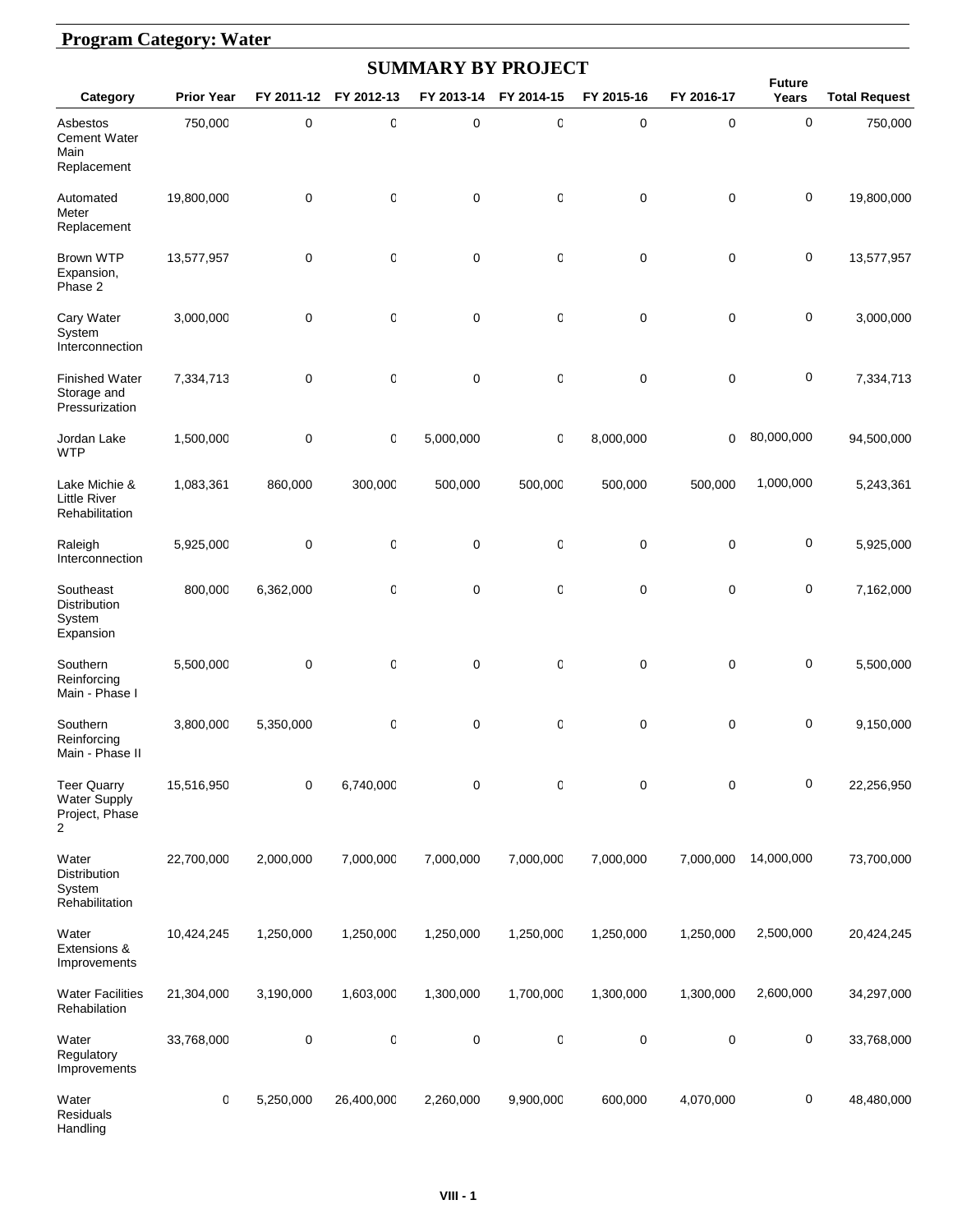| Water-Future<br>Supply/Source<br>Protection   | 2.624.921 | 500.000 | 500.000 | 500.000 | 500.000 | 500.000 | 500,000 | 1,000,000 | 6,624,921 |
|-----------------------------------------------|-----------|---------|---------|---------|---------|---------|---------|-----------|-----------|
| Williams WTP<br>Improvements,<br>Phases 5 & 6 | 3,055,271 |         |         |         |         | 0       |         | 0         | 3,055,271 |

**\$172,464,418 \$24,762,000 \$43,793,000 \$17,810,000 \$20,850,000 \$19,150,000 \$14,620,000\$101,100,000 \$414,549,418**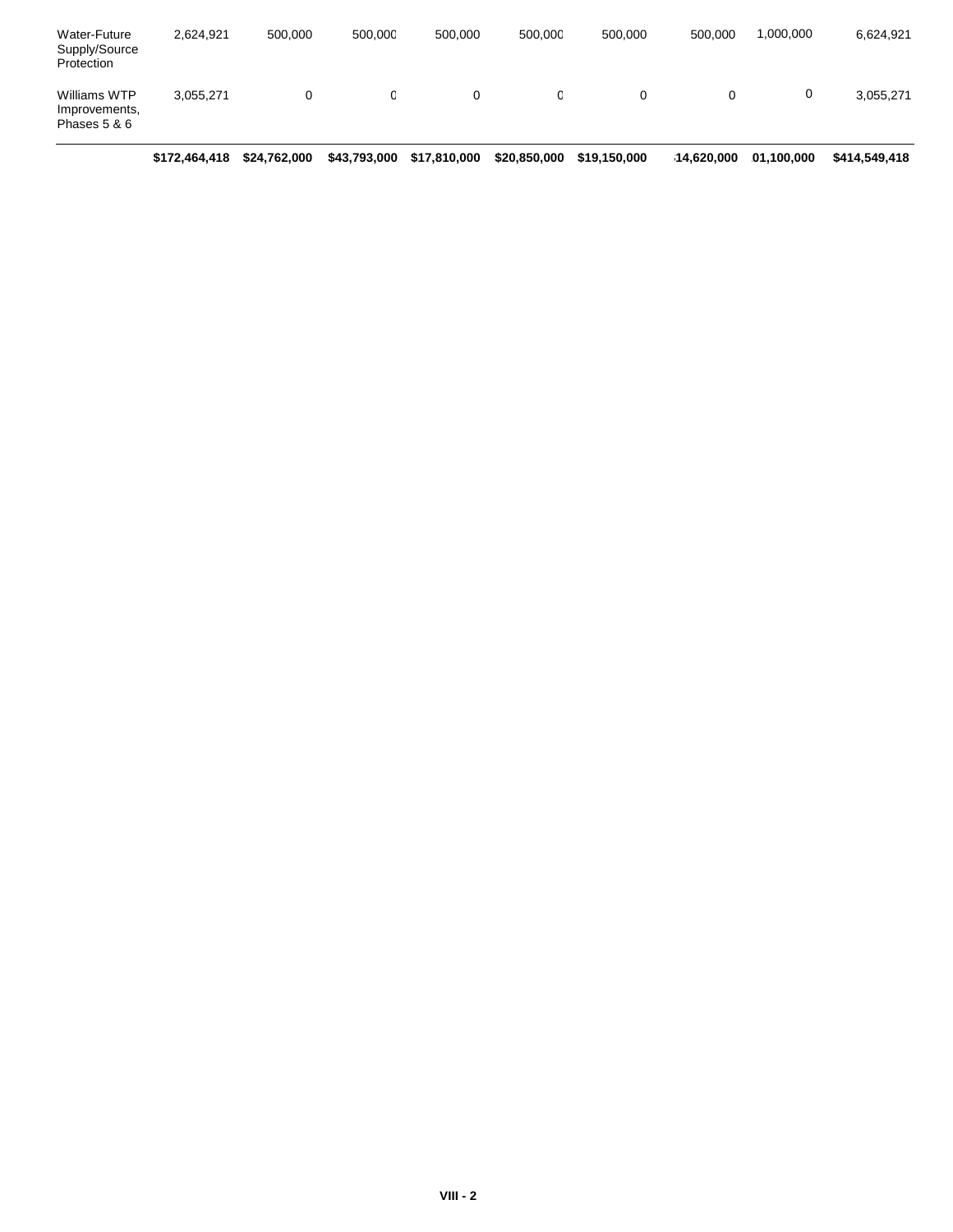#### **SUMMARY BY REVENUE SOURCE**

|                          |                   |                        |            |            |            |            |            | <b>Future</b> |             |
|--------------------------|-------------------|------------------------|------------|------------|------------|------------|------------|---------------|-------------|
| Category                 | <b>Prior Year</b> | FY 2011-12             | FY 2012-13 | FY 2013-14 | FY 2014-15 | FY 2015-16 | FY 2016-17 | Years         | Total Funds |
| Unidentified             |                   | 0                      | 2,000,000  | 2.000.000  | 2.000.000  | 2.000.000  | 2,000,000  | 4,000,000     | 14,000,000  |
| <b>Rev Unauthorized</b>  |                   | 110,009,252 23,512,000 | 40,543,000 | 14,560,000 | 17,600,000 | 15,900,000 | 11,370,000 | 94,600,000    | 328,094,252 |
| <b>Rev Authorized</b>    | 3,500,000         |                        |            |            |            |            |            |               | 3,500,000   |
| Pay-As-You-Go            | 36,073,008        | 1,250,000              | 1,250,000  | 1.250.000  | 1.250.000  | 1,250,000  | 1,250,000  | 2,500,000     | 46,073,008  |
| Other                    | 5.807.098         |                        |            |            |            |            |            | 0             | 5,807,098   |
| Intergovernmental        | 6,375,060         |                        |            |            |            | 0          |            | 0             | 6,375,060   |
| <b>Installment Sales</b> | $\Omega$          |                        |            |            |            | 0          |            |               |             |
| Impact Fees              |                   |                        |            |            |            |            |            |               | o           |
| <b>GOB Unauthorized</b>  | $\Omega$          |                        |            |            |            |            |            |               |             |
| <b>GOB Authorized</b>    | 10,700,000        |                        |            |            |            |            |            | 0             | 10,700,000  |

**\$172,464,418 \$24,762,000 \$43,793,000 \$17,810,000 \$20,850,000 \$19,150,000 \$14,620,000 \$101,100,000 \$414,549,418**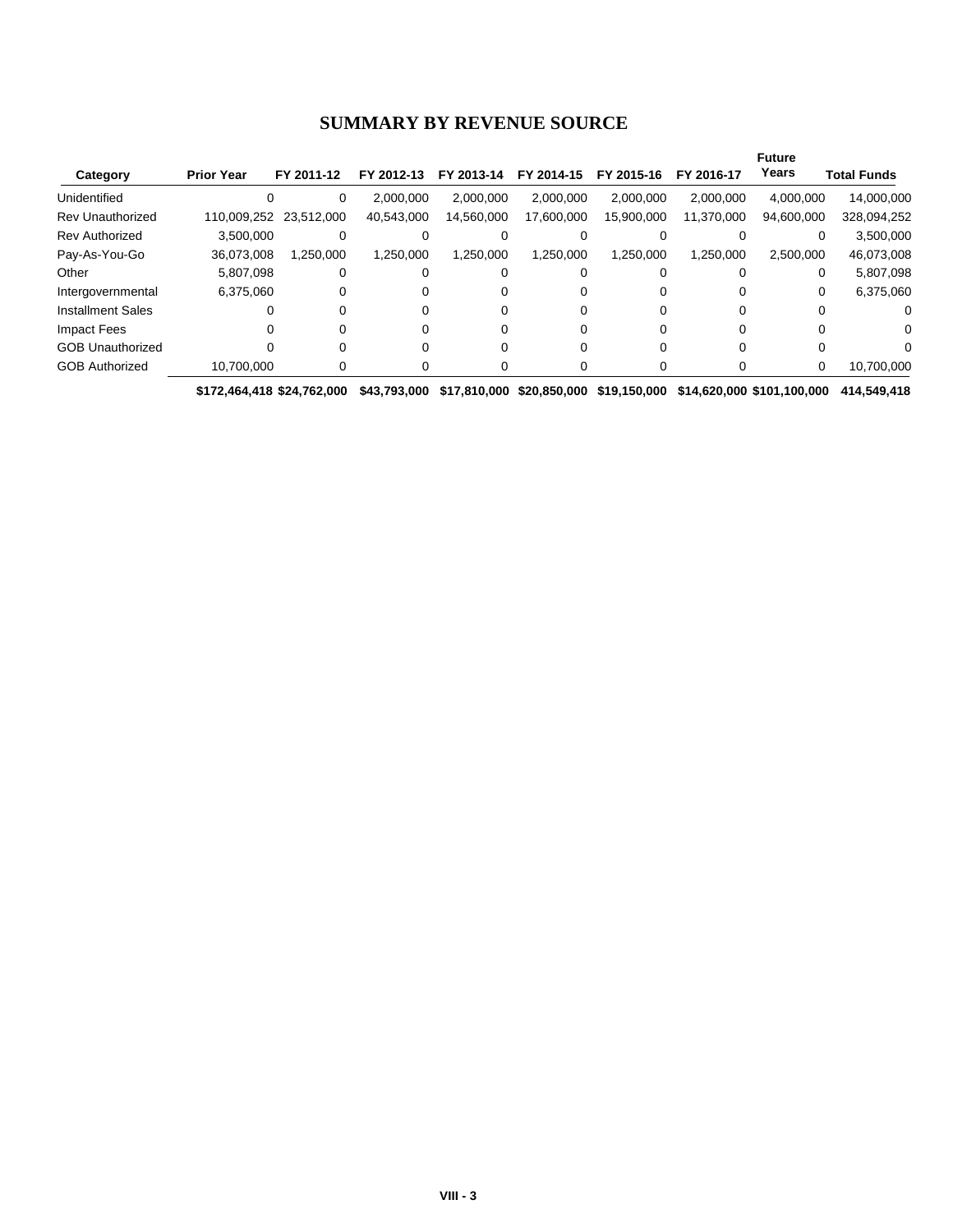| Service Area                              |                                                                                                                                         |            | Department        |            |                         | Division/Program:<br>District: |            |                        |                  |
|-------------------------------------------|-----------------------------------------------------------------------------------------------------------------------------------------|------------|-------------------|------------|-------------------------|--------------------------------|------------|------------------------|------------------|
| Water                                     |                                                                                                                                         |            | Water Management  |            |                         | <b>Utility Engineering</b>     |            | 3                      |                  |
| <b>Project Title</b>                      |                                                                                                                                         |            | <b>Pin Number</b> |            |                         | <b>Master Plan</b>             |            |                        |                  |
| Asbestos Cement Water Main<br>Replacement |                                                                                                                                         |            |                   |            |                         |                                |            |                        |                  |
| <b>Project Description</b>                |                                                                                                                                         |            |                   |            |                         |                                |            |                        |                  |
|                                           | This project replaces asbestos cement water mains that have been acquired<br>from Orange Water and Sewer Authority and private systems. |            |                   |            |                         |                                |            |                        |                  |
| <b>PROJECT STATUS -</b>                   |                                                                                                                                         | April 2011 |                   |            | <b>PROJECTED DATES:</b> |                                |            | <b>TYPE REQUEST</b>    |                  |
|                                           | <b>Total Expenditures</b>                                                                                                               |            | \$496,425         |            | Beginning               | 07/04                          |            | Continuation           |                  |
|                                           |                                                                                                                                         |            |                   |            | Completion              | 11/12                          |            |                        |                  |
| <b>Appropriation</b>                      | <b>Prior Year</b>                                                                                                                       | 2011-12    | 2012-13           | 2013-14    | 2014-15                 | 2015-16                        | 2016-17    | <b>Future</b><br>Years | <b>TOTAL</b>     |
| Construction                              | \$750,000                                                                                                                               | \$0        | \$0               | \$0        | \$0                     | \$0                            | \$0        | \$0                    | \$750,000        |
| <b>Total</b>                              | \$750,000                                                                                                                               | \$0        | \$0               | \$0        | \$0                     | \$0                            | \$0        | \$0                    | \$750,000        |
| Revenue                                   | <b>Prior Year</b>                                                                                                                       | 2011-12    | 2012-13           | 2013-14    | 2014-15                 | 2015-16                        | 2016-17    | <b>Future</b><br>Years | <b>TOTAL</b>     |
| Pay-As-You-Go                             | \$0                                                                                                                                     | \$0        | \$0               | \$0        | \$0                     | \$0                            | \$0        | \$0                    | \$0              |
| <b>GOB Authorized</b>                     | \$0                                                                                                                                     | \$0        | \$0               | \$0        | \$0                     | \$0                            | \$0        | \$0                    | \$0              |
| <b>GOB Unauthorized</b>                   | \$0                                                                                                                                     | \$0        | \$0               | \$0        | \$0                     | \$0                            | \$0        | \$0                    | \$0              |
| <b>Rev Authorized</b>                     | \$500,000                                                                                                                               | \$0        | \$0               | \$0        | \$0                     | \$0                            | \$0        | \$0                    | \$500,000        |
| <b>Rev Unauthorized</b>                   | \$0                                                                                                                                     | \$0        | \$0               | \$0        | \$0                     | \$0                            | \$0        | \$0                    | \$0              |
| <b>Installment Sales</b>                  | \$0                                                                                                                                     | \$0        | \$0               | \$0        | \$0                     | \$0                            | \$0        | \$0                    | \$0              |
| <b>Impact Fees</b>                        | \$0                                                                                                                                     | \$0        | \$0               | \$0        | \$0                     | \$0                            | \$0        | \$0                    | \$0              |
| Intergovernmental                         | \$0                                                                                                                                     | \$0        | \$0               | \$0        | \$0                     | \$0                            | \$0        | \$0                    | \$0              |
| Other                                     | \$250,000                                                                                                                               | \$0        | \$0               | \$0        | \$0                     | \$0                            | \$0        | \$0                    | \$250,000        |
| Unidentified                              | \$0<br>\$750,000                                                                                                                        | \$0<br>\$0 | \$0<br>\$0        | \$0<br>\$0 | \$0<br>\$0              | \$0<br>\$0                     | \$0<br>\$0 | \$0<br>\$0             | \$0<br>\$750,000 |
| <b>Total</b>                              |                                                                                                                                         |            |                   |            |                         |                                |            |                        |                  |
| <b>Operating</b>                          | <b>Prior Year</b>                                                                                                                       | 2011-12    | 2012-13           | 2013-14    | 2014-15                 | 2015-16                        | 2016-17    | <b>Future</b><br>Years | <b>TOTAL</b>     |
| <b>Capital Outlay</b>                     | \$0                                                                                                                                     | \$0        | \$0               | \$0        | \$0                     | \$0                            | \$0        | \$0                    | \$0              |
| Maint/Operations                          | \$0                                                                                                                                     | \$0        | \$0               | \$0        | \$0                     | \$0                            | \$0        | \$0                    | \$0              |
| Personnel                                 | \$0                                                                                                                                     | \$0        | \$0               | \$0        | \$0                     | \$0                            | \$0        | \$0                    | \$0              |
| <b>Total</b>                              | \$0                                                                                                                                     | \$0        | \$0               | \$0        | \$0                     | \$0                            | \$0        | \$0                    | \$0              |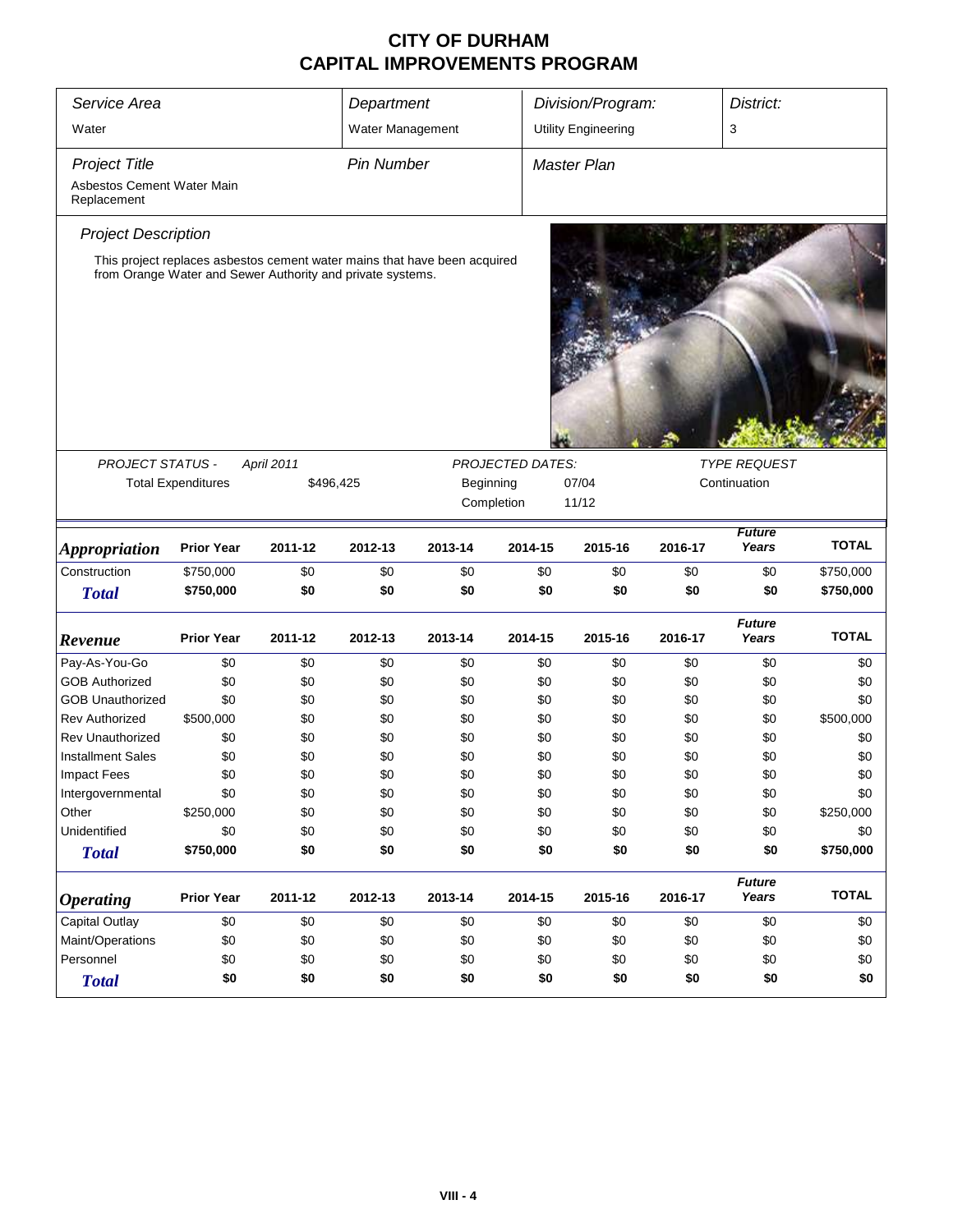| Service Area<br>Water                               |                                                                           |              | Department<br>Water Management |           |                         | Division/Program:<br>Administration |         |                        | District:<br>All |  |
|-----------------------------------------------------|---------------------------------------------------------------------------|--------------|--------------------------------|-----------|-------------------------|-------------------------------------|---------|------------------------|------------------|--|
| <b>Project Title</b><br>Automated Meter Replacement |                                                                           |              | <b>Pin Number</b>              |           |                         | Master Plan                         |         |                        |                  |  |
|                                                     |                                                                           |              |                                |           |                         |                                     |         |                        |                  |  |
| <b>Project Description</b>                          |                                                                           |              |                                |           |                         |                                     |         |                        |                  |  |
|                                                     | This project replaces all residential water meters with automated meters. |              |                                |           |                         |                                     |         |                        |                  |  |
|                                                     |                                                                           |              |                                |           |                         |                                     |         |                        |                  |  |
| PROJECT STATUS -                                    |                                                                           | April 2011   |                                |           | <b>PROJECTED DATES:</b> |                                     |         | <b>TYPE REQUEST</b>    |                  |  |
|                                                     | <b>Total Expenditures</b>                                                 | \$10,173,477 |                                | Beginning |                         | 07/09                               |         | Continuation           |                  |  |
|                                                     |                                                                           |              |                                |           | Completion              | 06/12                               |         |                        |                  |  |
| <i><b>Appropriation</b></i>                         | <b>Prior Year</b>                                                         | 2011-12      | 2012-13                        | 2013-14   | 2014-15                 | 2015-16                             | 2016-17 | <b>Future</b><br>Years | <b>TOTAL</b>     |  |
| Planning/Design                                     | \$9,000,000                                                               | \$0          | \$0                            | \$0       | \$0                     | \$0                                 | \$0     | \$0                    | \$9,000,000      |  |
| Equip/Furnishings                                   | 10,800,000                                                                | \$0          | \$0                            | \$0       | \$0                     | \$0                                 | \$0     | \$0                    | 10,800,000       |  |
| <b>Total</b>                                        | \$19,800,000                                                              | \$0          | \$0                            | \$0       | \$0                     | \$0                                 | \$0     | \$0                    | \$19,800,000     |  |
| Revenue                                             | <b>Prior Year</b>                                                         | 2011-12      | 2012-13                        | 2013-14   | 2014-15                 | 2015-16                             | 2016-17 | <b>Future</b><br>Years | <b>TOTAL</b>     |  |
| Pay-As-You-Go                                       | \$5,400,000                                                               | \$0          | \$0                            | \$0       | \$0                     | \$0                                 | \$0     | \$0                    | \$5,400,000      |  |
| <b>GOB Authorized</b>                               | \$0                                                                       | \$0          | \$0                            | \$0       | \$0                     | \$0                                 | \$0     | \$0                    | \$0              |  |
| <b>GOB Unauthorized</b>                             | \$0                                                                       | \$0          | \$0                            | \$0       | \$0                     | \$0                                 | \$0     | \$0                    | \$0              |  |
| <b>Rev Authorized</b>                               | \$0                                                                       | \$0          | \$0                            | \$0       | \$0                     | \$0                                 | \$0     | \$0                    | \$0              |  |
| Rev Unauthorized 14,400,000                         |                                                                           | \$0          | \$0                            | \$0       | \$0                     | \$0                                 | \$0     | \$0                    | 14,400,000       |  |
| <b>Installment Sales</b>                            | \$0                                                                       | \$0          | \$0                            | \$0       | \$0                     | \$0                                 | \$0     | \$0                    | \$0              |  |
| <b>Impact Fees</b>                                  | \$0                                                                       | \$0          | \$0                            | \$0       | \$0                     | \$0                                 | \$0     | \$0                    | \$0              |  |
| Intergovernmental                                   | \$0                                                                       | \$0          | \$0                            | \$0       | \$0                     | \$0                                 | \$0     | \$0                    | \$0              |  |
| Other                                               | \$0                                                                       | \$0          | \$0                            | \$0       | \$0                     | \$0                                 | \$0     | \$0                    | \$0              |  |
| Unidentified                                        | \$0                                                                       | \$0          | \$0                            | \$0       | \$0                     | \$0                                 | \$0     | \$0                    | \$0              |  |
| <b>Total</b>                                        | \$19,800,000                                                              | \$0          | \$0                            | \$0       | \$0                     | \$0                                 | \$0     | \$0                    | \$19,800,000     |  |
| <b>Operating</b>                                    | <b>Prior Year</b>                                                         | 2011-12      | 2012-13                        | 2013-14   | 2014-15                 | 2015-16                             | 2016-17 | <b>Future</b><br>Years | <b>TOTAL</b>     |  |
| <b>Capital Outlay</b>                               | \$0                                                                       | \$0          | \$0                            | \$0       | \$0                     | \$0                                 | \$0     | \$0                    | \$0              |  |
| Maint/Operations                                    | \$0                                                                       | \$0          | \$0                            | \$0       | \$0                     | \$0                                 | \$0     | \$0                    | \$0              |  |
| Personnel                                           | \$0                                                                       | \$0          | \$0                            | \$0       | \$0                     | \$0                                 | \$0     | \$0                    | \$0              |  |
| <b>Total</b>                                        | \$0                                                                       | \$0          | \$0                            | \$0       | \$0                     | \$0                                 | \$0     | \$0                    | \$0              |  |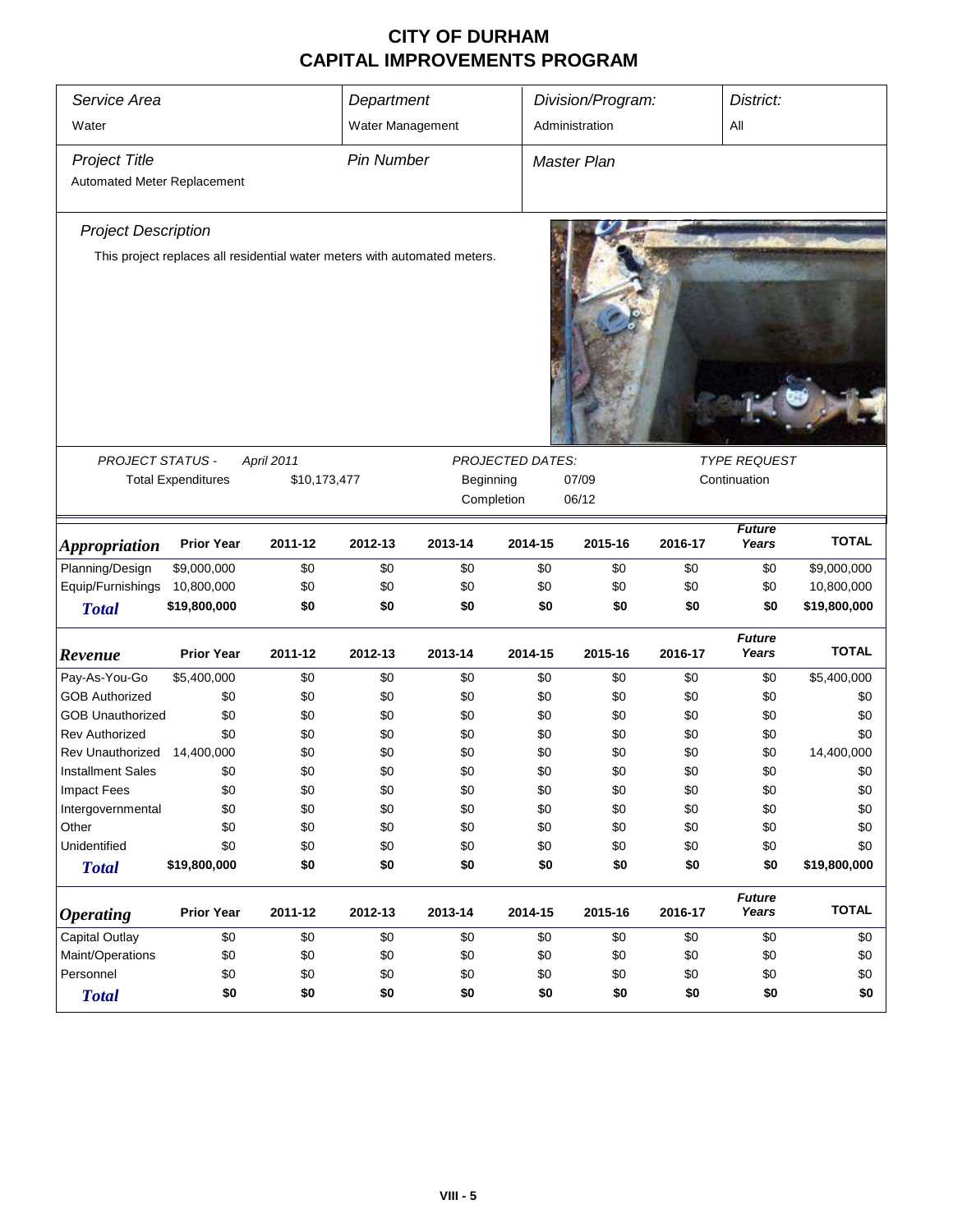| Service Area<br>Division/Program:<br>District:<br>Department |                                                                                                                                                                                                                                |             |                   |                         |                         |                                        |         |                        |              |
|--------------------------------------------------------------|--------------------------------------------------------------------------------------------------------------------------------------------------------------------------------------------------------------------------------|-------------|-------------------|-------------------------|-------------------------|----------------------------------------|---------|------------------------|--------------|
| Water                                                        |                                                                                                                                                                                                                                |             | Water Management  |                         |                         |                                        |         | 2                      |              |
| <b>Project Title</b>                                         |                                                                                                                                                                                                                                |             | <b>Pin Number</b> |                         |                         | <b>Master Plan</b>                     |         |                        |              |
| Brown WTP Expansion, Phase 2                                 |                                                                                                                                                                                                                                |             | 0835-04-72-4043   |                         |                         | Water and Sewer Utility Strategic Plan |         |                        |              |
|                                                              |                                                                                                                                                                                                                                |             |                   |                         |                         |                                        |         |                        |              |
| <b>Project Description</b>                                   |                                                                                                                                                                                                                                |             |                   |                         |                         |                                        |         |                        |              |
|                                                              | The second expansion phase of the Brown WTP will be finished with current<br>projects. Facility funding for both water treatment plants for residuals handling<br>wss moved to a new CIP item titled Water Residuals Handling. |             |                   |                         |                         |                                        |         |                        |              |
|                                                              |                                                                                                                                                                                                                                |             |                   |                         |                         |                                        |         | <b>TYPE REQUEST</b>    |              |
| <b>PROJECT STATUS -</b>                                      |                                                                                                                                                                                                                                | April 2011  |                   |                         | <b>PROJECTED DATES:</b> |                                        |         |                        |              |
|                                                              | <b>Total Expenditures</b>                                                                                                                                                                                                      | \$5,646,841 |                   | Beginning<br>Completion |                         | 01/06<br>Continuation<br>01/16         |         |                        |              |
| <i><b>Appropriation</b></i>                                  | <b>Prior Year</b>                                                                                                                                                                                                              | 2011-12     | 2012-13           | 2013-14                 | 2014-15                 | 2015-16                                | 2016-17 | <b>Future</b><br>Years | <b>TOTAL</b> |
| Planning/Design                                              | \$5,735,000                                                                                                                                                                                                                    | \$0         | \$0               | \$0                     | \$0                     | \$0                                    | \$0     | \$0                    | \$5,735,000  |
| Land                                                         | \$150,000                                                                                                                                                                                                                      | \$0         | \$0               | \$0                     | \$0                     | \$0                                    | \$0     | \$0                    | \$150,000    |
| Construction                                                 | \$6,954,382                                                                                                                                                                                                                    | \$0         | \$0               | \$0                     | \$0                     | \$0                                    | \$0     | \$0                    | \$6,954,382  |
| Equip/Furnishings                                            | \$481,575                                                                                                                                                                                                                      | \$0         | \$0               | \$0                     | \$0                     | \$0                                    | \$0     | \$0                    | \$481,575    |
| Contingency                                                  | \$257,000                                                                                                                                                                                                                      | \$0         | \$0               | \$0                     | \$0                     | \$0                                    | \$0     | \$0                    | \$257,000    |
| <b>Total</b>                                                 | \$13,577,957                                                                                                                                                                                                                   | \$0         | \$0               | \$0                     | \$0                     | \$0                                    | \$0     | \$0                    | \$13,577,957 |
| Revenue                                                      | <b>Prior Year</b>                                                                                                                                                                                                              | 2011-12     | 2012-13           | 2013-14                 | 2014-15                 | 2015-16                                | 2016-17 | <b>Future</b><br>Years | <b>TOTAL</b> |
| Pay-As-You-Go                                                | \$2,859,675                                                                                                                                                                                                                    | \$0         | \$0               | \$0                     | \$0                     | \$0                                    | \$0     | \$0                    | \$2,859,675  |
| <b>GOB Authorized</b>                                        | \$1,000,000                                                                                                                                                                                                                    | \$0         | \$0               | \$0                     | \$0                     | \$0                                    | \$0     | \$0                    | \$1,000,000  |
| <b>GOB Unauthorized</b>                                      | \$0                                                                                                                                                                                                                            | \$0         | \$0               | \$0                     | \$0                     | \$0                                    | \$0     | \$0                    | \$0          |
| <b>Rev Authorized</b>                                        | \$0                                                                                                                                                                                                                            | \$0         | \$0               | \$0                     | \$0                     | \$0                                    | \$0     | \$0                    | \$0          |
| Rev Unauthorized                                             | \$3,457,920                                                                                                                                                                                                                    | \$0         | \$0               | \$0                     | \$0                     | \$0                                    | \$0     | \$0                    | \$3,457,920  |
| <b>Installment Sales</b>                                     | \$0                                                                                                                                                                                                                            | \$0         | \$0               | \$0                     | \$0                     | \$0                                    | \$0     | \$0                    | \$0          |
| <b>Impact Fees</b>                                           | \$0                                                                                                                                                                                                                            | \$0         | \$0               | \$0                     | \$0                     | \$0                                    | \$0     | \$0                    | \$0          |
| Intergovernmental                                            | \$3,131,282                                                                                                                                                                                                                    | \$0         | \$0               | \$0                     | \$0                     | \$0                                    | \$0     | \$0                    | \$3,131,282  |
| Other                                                        | \$3,129,080                                                                                                                                                                                                                    | \$0         | \$0               | \$0                     | \$0                     | \$0                                    | \$0     | \$0                    | \$3,129,080  |
| Unidentified                                                 | \$0                                                                                                                                                                                                                            | \$0         | \$0               | \$0                     | \$0                     | \$0                                    | \$0     | \$0                    | \$0          |
| <b>Total</b>                                                 | \$13,577,957                                                                                                                                                                                                                   | \$0         | \$0               | \$0                     | \$0                     | \$0                                    | \$0     | \$0                    | \$13,577,957 |
| <b>Operating</b>                                             | <b>Prior Year</b>                                                                                                                                                                                                              | 2011-12     | 2012-13           | 2013-14                 | 2014-15                 | 2015-16                                | 2016-17 | <b>Future</b><br>Years | <b>TOTAL</b> |
| Capital Outlay                                               | \$0                                                                                                                                                                                                                            | \$0         | \$0               | \$0                     | \$0                     | \$0                                    | \$0     | \$0                    | \$0          |
| Maint/Operations                                             | \$11,000                                                                                                                                                                                                                       | \$0         | \$0               | \$0                     | \$0                     | \$0                                    | \$0     | \$0                    | \$11,000     |
| Personnel                                                    | \$0                                                                                                                                                                                                                            | \$0         | \$0               | \$0                     | \$0                     | \$0                                    | \$0     | \$0                    | \$0          |
| <b>Total</b>                                                 | \$11,000                                                                                                                                                                                                                       | \$0         | \$0               | \$0                     | \$0                     | \$0                                    | \$0     | \$0                    | \$11,000     |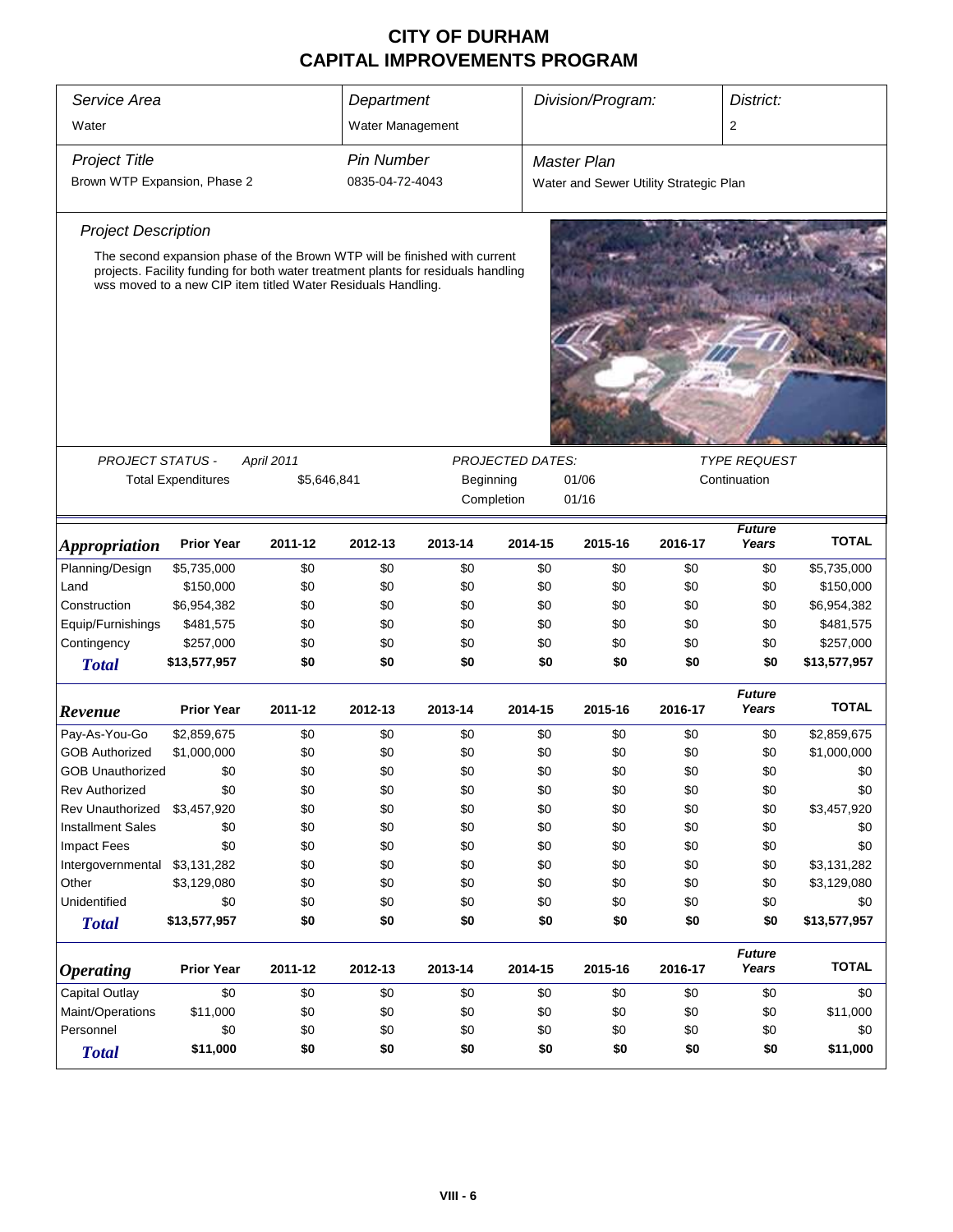| Service Area<br>Water             |                                                                     |             | Department<br>Water Management |                                                                              |                         | Division/Program:   |         | District:<br>4         |              |
|-----------------------------------|---------------------------------------------------------------------|-------------|--------------------------------|------------------------------------------------------------------------------|-------------------------|---------------------|---------|------------------------|--------------|
| <b>Project Title</b>              |                                                                     |             | <b>Pin Number</b>              |                                                                              |                         | <b>Master Plan</b>  |         |                        |              |
| Cary Water System Interconnection |                                                                     |             |                                |                                                                              |                         |                     |         |                        |              |
| <b>Project Description</b>        |                                                                     |             |                                |                                                                              |                         |                     |         |                        |              |
|                                   | distribution systems to provide emergency water supply when needed. |             |                                | This project will provide interconnections between Durham's and Cary's water |                         |                     | Picture | <b>Available</b>       |              |
| <b>PROJECT STATUS -</b>           |                                                                     | April 2011  |                                |                                                                              | <b>PROJECTED DATES:</b> |                     |         | <b>TYPE REQUEST</b>    |              |
|                                   | <b>Total Expenditures</b>                                           | \$2,974,847 |                                | Beginning                                                                    |                         | 05/08<br><b>New</b> |         |                        |              |
|                                   |                                                                     |             |                                | Completion                                                                   |                         | 06/13               |         |                        |              |
| <i><b>Appropriation</b></i>       | <b>Prior Year</b>                                                   | 2011-12     | 2012-13                        | 2013-14                                                                      | 2014-15                 | 2015-16             | 2016-17 | <b>Future</b><br>Years | <b>TOTAL</b> |
| Planning/Design                   | \$0                                                                 | \$0         | \$0                            | \$0                                                                          | \$0                     | \$0                 | \$0     | \$0                    | \$0          |
| Land                              | \$0                                                                 | \$0         | \$0                            | \$0                                                                          | \$0                     | \$0                 | \$0     | \$0                    | \$0          |
| Construction                      | \$3,000,000                                                         | \$0         | \$0                            | \$0                                                                          | \$0                     | \$0                 | \$0     | \$0                    | \$3,000,000  |
| Equip/Furnishings                 | \$0                                                                 | \$0         | \$0                            | \$0                                                                          | \$0                     | \$0                 | \$0     | \$0                    | \$0          |
| Contingency                       | \$0                                                                 | \$0         | \$0                            | \$0                                                                          | \$0                     | \$0                 | \$0     | \$0                    | \$0          |
| <b>Total</b>                      | \$3,000,000                                                         | \$0         | \$0                            | \$0                                                                          | \$0                     | \$0                 | \$0     | \$0                    | \$3,000,000  |
| Revenue                           | <b>Prior Year</b>                                                   | 2011-12     | 2012-13                        | 2013-14                                                                      | 2014-15                 | 2015-16             | 2016-17 | <b>Future</b><br>Years | <b>TOTAL</b> |
| Pay-As-You-Go                     | \$0                                                                 | \$0         | \$0                            | \$0                                                                          | \$0                     | \$0                 | \$0     | \$0                    | \$0          |
| <b>GOB Authorized</b>             | \$3,000,000                                                         | \$0         | \$0                            | \$0                                                                          | \$0                     | \$0                 | \$0     | \$0                    | \$3,000,000  |
| <b>GOB Unauthorized</b>           | \$0                                                                 | \$0         | \$0                            | \$0                                                                          | \$0                     | \$0                 | \$0     | \$0                    | \$0          |
| <b>Rev Authorized</b>             | \$0                                                                 | \$0         | \$0                            | \$0                                                                          | \$0                     | \$0                 | \$0     | \$0                    | \$0          |
| <b>Rev Unauthorized</b>           | \$0                                                                 | \$0         | \$0                            | \$0                                                                          | \$0                     | \$0                 | \$0     | \$0                    | \$0          |
| <b>Installment Sales</b>          | \$0                                                                 | \$0         | \$0                            | \$0                                                                          | \$0                     | \$0                 | \$0     | \$0                    | \$0          |
| <b>Impact Fees</b>                | \$0                                                                 | \$0         | \$0                            | \$0                                                                          | \$0                     | \$0                 | \$0     | \$0                    | \$0          |
| Intergovernmental                 | \$0                                                                 | \$0         | \$0                            | \$0                                                                          | \$0                     | \$0                 | \$0     | \$0                    | \$0          |
| Other                             | \$0                                                                 | \$0         | \$0                            | \$0                                                                          | \$0                     | \$0                 | \$0     | \$0                    | \$0          |
| Unidentified                      | \$0                                                                 | \$0         | \$0                            | \$0                                                                          | \$0                     | \$0                 | \$0     | \$0                    | \$0          |
| <b>Total</b>                      | \$3,000,000                                                         | \$0         | \$0                            | \$0                                                                          | \$0                     | \$0                 | \$0     | \$0                    | \$3,000,000  |
| <b>Operating</b>                  | <b>Prior Year</b>                                                   | 2011-12     | 2012-13                        | 2013-14                                                                      | 2014-15                 | 2015-16             | 2016-17 | <b>Future</b><br>Years | <b>TOTAL</b> |
| <b>Capital Outlay</b>             | \$0                                                                 | \$0         | \$0                            | \$0                                                                          | \$0                     | \$0                 | \$0     | \$0                    | \$0          |
| Maint/Operations                  | \$0                                                                 | \$0         | \$0                            | \$0                                                                          | \$0                     | \$0                 | \$0     | \$0                    | \$0          |
| Personnel                         | \$0                                                                 | \$0         | \$0                            | \$0                                                                          | \$0                     | \$0                 | \$0     | \$0                    | \$0          |
| <b>Total</b>                      | \$0                                                                 | \$0         | \$0                            | \$0                                                                          | \$0                     | \$0                 | \$0     | \$0                    | \$0          |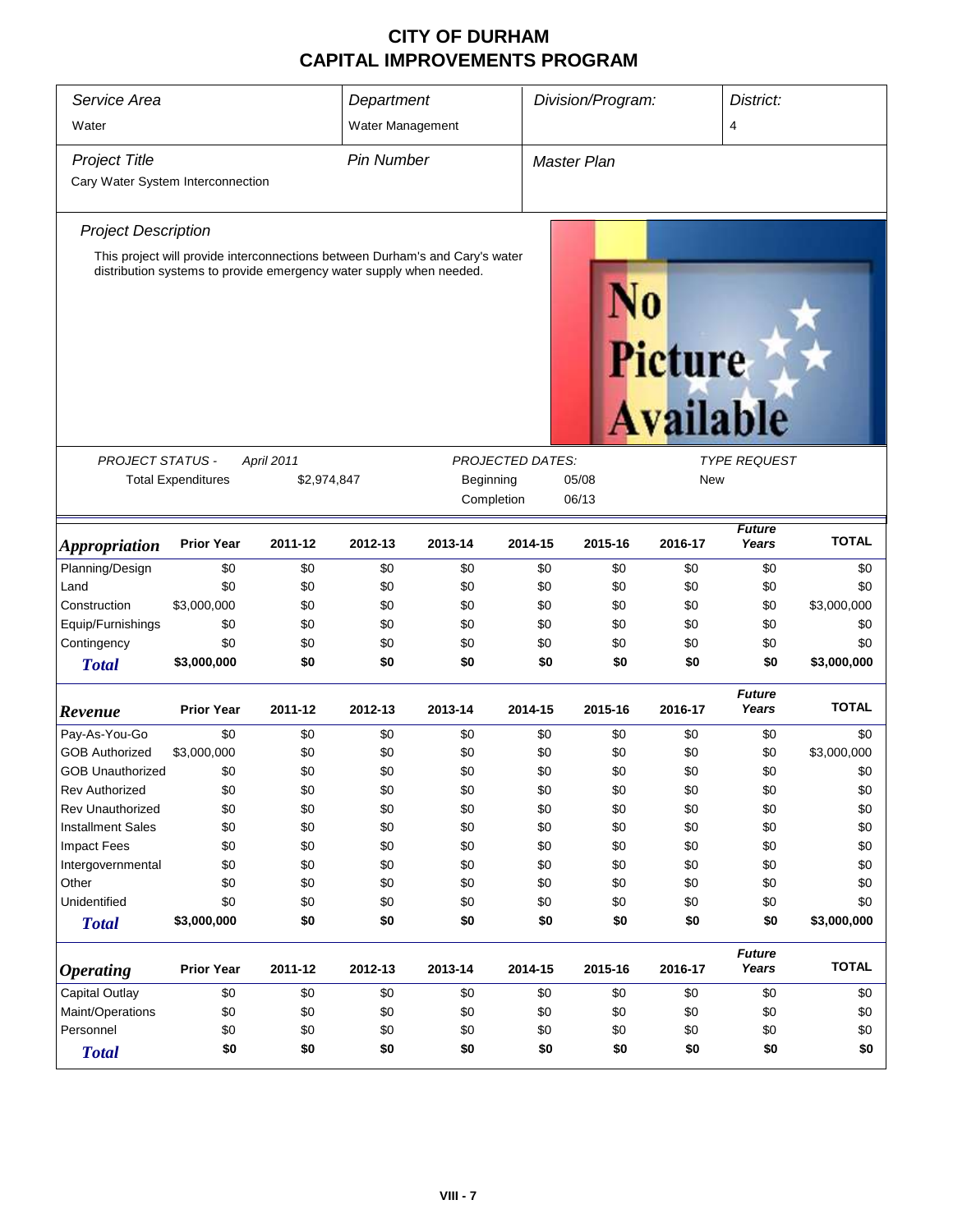| Service Area                                        |                                                                           | Department |                   |         |                         | District:                              |         |                        |              |
|-----------------------------------------------------|---------------------------------------------------------------------------|------------|-------------------|---------|-------------------------|----------------------------------------|---------|------------------------|--------------|
| Water                                               |                                                                           |            | Water Management  |         |                         | Division/Program:<br>Administration    |         | 4                      |              |
|                                                     |                                                                           |            |                   |         |                         |                                        |         |                        |              |
| <b>Project Title</b>                                |                                                                           |            | <b>Pin Number</b> |         |                         | <b>Master Plan</b>                     |         |                        |              |
| Finished Water Storage and<br>Pressurization        |                                                                           |            | 0747-01-46-3413   |         |                         | Water and Sewer Utility Strategic Plan |         |                        |              |
| <b>Project Description</b>                          |                                                                           |            |                   |         |                         |                                        |         |                        |              |
|                                                     | This project will construct a new 3 million gallon elevated storage tank. |            |                   |         |                         |                                        |         |                        |              |
|                                                     |                                                                           |            |                   |         |                         |                                        |         |                        |              |
|                                                     |                                                                           |            |                   |         |                         |                                        |         |                        |              |
|                                                     |                                                                           |            |                   |         |                         |                                        |         |                        |              |
|                                                     |                                                                           |            |                   |         |                         |                                        |         |                        |              |
|                                                     |                                                                           |            |                   |         |                         |                                        |         |                        |              |
|                                                     |                                                                           |            |                   |         |                         |                                        |         |                        |              |
|                                                     |                                                                           |            |                   |         |                         |                                        |         |                        |              |
| PROJECT STATUS -                                    |                                                                           | April 2011 |                   |         | <b>PROJECTED DATES:</b> |                                        |         | <b>TYPE REQUEST</b>    |              |
|                                                     | <b>Total Expenditures</b>                                                 |            | \$519,880         |         | Beginning<br>07/04      |                                        |         | Continuation           |              |
|                                                     |                                                                           |            |                   |         | Completion              | 09/14                                  |         |                        |              |
| <b>Appropriation</b>                                | <b>Prior Year</b>                                                         | 2011-12    | 2012-13           | 2013-14 | 2014-15                 | 2015-16                                | 2016-17 | <b>Future</b><br>Years | <b>TOTAL</b> |
| Planning/Design                                     | \$345,240                                                                 | \$0        | \$0               | \$0     | \$0                     | \$0                                    | \$0     | \$0                    | \$345,240    |
| Land                                                | \$100,000                                                                 | \$0        | \$0               | \$0     | \$0                     | \$0                                    | \$0     | \$0                    | \$100,000    |
| Construction                                        | \$6,139,473                                                               | \$0        | \$0               | \$0     | \$0                     | \$0                                    | \$0     | \$0                    | \$6,139,473  |
| Equip/Furnishings                                   | \$0                                                                       | \$0        | \$0               | \$0     | \$0                     | \$0                                    | \$0     | \$0                    | \$0          |
| Contingency                                         | \$750,000                                                                 | \$0        | \$0               | \$0     | \$0                     | \$0                                    | \$0     | \$0                    | \$750,000    |
| <b>Total</b>                                        | \$7,334,713                                                               | \$0        | \$0               | \$0     | \$0                     | \$0                                    | \$0     | \$0                    | \$7,334,713  |
|                                                     | <b>Prior Year</b>                                                         | 2011-12    | 2012-13           | 2013-14 | 2014-15                 | 2015-16                                | 2016-17 | <b>Future</b><br>Years | <b>TOTAL</b> |
| Revenue<br>Pay-As-You-Go                            | \$445,240                                                                 | \$0        | \$0               | \$0     | \$0                     | \$0                                    | \$0     | \$0                    | \$445,240    |
| <b>GOB Authorized</b>                               | \$0                                                                       | \$0        | \$0               | \$0     | \$0                     | \$0                                    | \$0     | \$0                    | \$0          |
| <b>GOB Unauthorized</b>                             | \$0                                                                       | \$0        | \$0               | \$0     | \$0                     | \$0                                    | \$0     | \$0                    | \$0          |
| <b>Rev Authorized</b>                               | \$0                                                                       | \$0        | \$0               | \$0     | \$0                     | \$0                                    | \$0     | \$0                    | \$0          |
| Rev Unauthorized                                    | \$6,100,000                                                               | \$0        | \$0               | \$0     | \$0                     | \$0                                    | \$0     | \$0                    | \$6,100,000  |
| <b>Installment Sales</b>                            | \$0                                                                       | \$0        | \$0               | \$0     | \$0                     | \$0                                    | \$0     | \$0                    | \$0          |
| <b>Impact Fees</b>                                  | \$0                                                                       | \$0        | \$0               | \$0     | \$0                     | \$0                                    | \$0     | \$0                    | \$0          |
| Intergovernmental                                   | \$389,473                                                                 | \$0        | \$0               | \$0     | \$0                     | \$0                                    | \$0     | \$0                    | \$389,473    |
| Other                                               | \$400,000                                                                 | \$0        | \$0               | \$0     | \$0                     | \$0                                    | \$0     | \$0                    | \$400,000    |
| Unidentified                                        | \$0                                                                       | \$0        | \$0               | \$0     | \$0                     | \$0                                    | \$0     | \$0                    | \$0          |
| <b>Total</b>                                        | \$7,334,713                                                               | \$0        | \$0               | \$0     | \$0                     | \$0                                    | \$0     | \$0                    | \$7,334,713  |
|                                                     |                                                                           |            |                   |         |                         |                                        |         | <b>Future</b>          | <b>TOTAL</b> |
| <b>Operating</b>                                    | <b>Prior Year</b>                                                         | 2011-12    | 2012-13           | 2013-14 | 2014-15                 | 2015-16                                | 2016-17 | Years                  |              |
| <b>Capital Outlay</b>                               | \$0                                                                       | \$0        | \$0               | \$0     | \$0                     | \$0                                    | \$0     | \$0                    | \$0          |
| Maint/Operations                                    | \$138,000                                                                 | \$46,000   | \$46,000          | \$0     | \$0                     | \$0                                    | \$0     | \$0                    | \$230,000    |
| Personnel<br>\$0<br>\$0<br>\$0<br>\$0<br>\$0<br>\$0 |                                                                           |            |                   |         | \$0                     | \$0                                    | \$0     |                        |              |
| <b>Total</b>                                        | \$138,000                                                                 | \$46,000   | \$46,000          | \$0     | \$0                     | \$0                                    | \$0     | \$0                    | \$230,000    |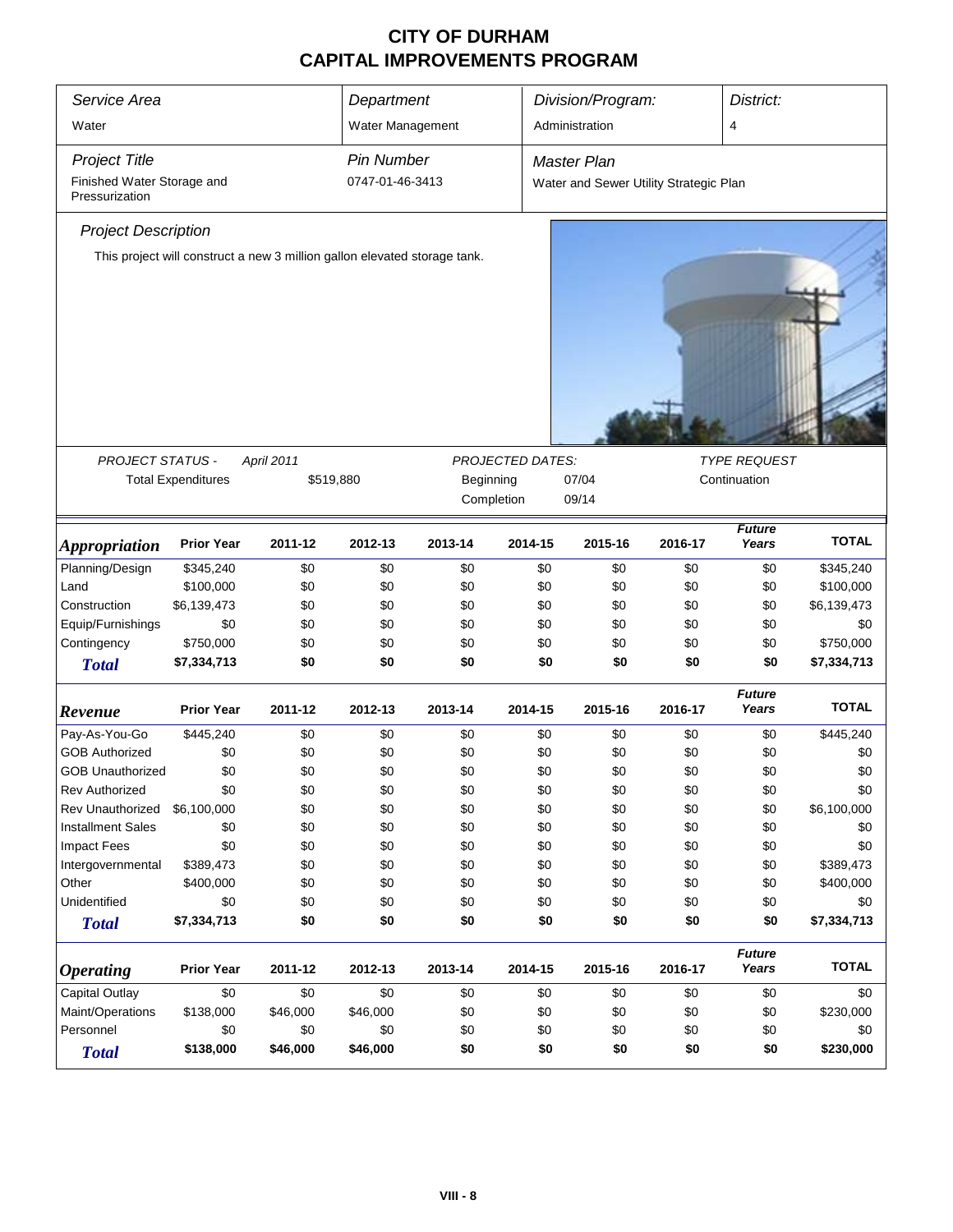| Service Area                          |                                         |            | Department        |                                                                                                                                                                                                                                                                                                                                                                                                                | Division/Program:<br>District: |                                        |              |                        |              |
|---------------------------------------|-----------------------------------------|------------|-------------------|----------------------------------------------------------------------------------------------------------------------------------------------------------------------------------------------------------------------------------------------------------------------------------------------------------------------------------------------------------------------------------------------------------------|--------------------------------|----------------------------------------|--------------|------------------------|--------------|
| Water                                 |                                         |            |                   | Water Management                                                                                                                                                                                                                                                                                                                                                                                               |                                | <b>Utility Engineering</b>             |              | 3                      |              |
|                                       |                                         |            |                   |                                                                                                                                                                                                                                                                                                                                                                                                                |                                |                                        |              |                        |              |
| <b>Project Title</b>                  |                                         |            | <b>Pin Number</b> |                                                                                                                                                                                                                                                                                                                                                                                                                |                                | <b>Master Plan</b>                     |              |                        |              |
| Jordan Lake WTP                       |                                         |            | 0708-04-63-3956   |                                                                                                                                                                                                                                                                                                                                                                                                                |                                | Water and Sewer Utility Strategic Plan |              |                        |              |
| <b>Project Description</b>            |                                         |            |                   |                                                                                                                                                                                                                                                                                                                                                                                                                |                                |                                        |              |                        |              |
|                                       | plant are options currently envisioned. |            |                   | This project is for a new water supply intake on Jordan Lake. The initial<br>planning will investigate the options for utilizing our water allocation and the<br>land needs for pipe lines and pump stations. The next steps are preliminary<br>design, permiting, final design, and construction. A raw water pump station, a<br>raw water transmission line to Durham, and a potentially new water treatment |                                |                                        |              |                        |              |
| <b>PROJECT STATUS -</b>               |                                         | April 2011 |                   |                                                                                                                                                                                                                                                                                                                                                                                                                | <b>PROJECTED DATES:</b>        |                                        |              | <b>TYPE REQUEST</b>    |              |
|                                       | <b>Total Expenditures</b>               | \$267,384  |                   |                                                                                                                                                                                                                                                                                                                                                                                                                | Beginning                      | 09/09                                  | Continuation |                        |              |
|                                       |                                         |            |                   |                                                                                                                                                                                                                                                                                                                                                                                                                | Completion                     | 07/19                                  |              |                        |              |
|                                       |                                         |            |                   |                                                                                                                                                                                                                                                                                                                                                                                                                |                                |                                        |              |                        |              |
| <b>Appropriation</b>                  | <b>Prior Year</b>                       | 2011-12    | 2012-13           | 2013-14                                                                                                                                                                                                                                                                                                                                                                                                        | 2014-15                        | 2015-16                                | 2016-17      | <b>Future</b><br>Years | <b>TOTAL</b> |
| Planning/Design                       | \$1,500,000                             | \$0        | \$0               | \$5,000,000                                                                                                                                                                                                                                                                                                                                                                                                    | \$0                            | \$8,000,000                            | \$0          | \$0                    | 14,500,000   |
| Land                                  | \$0                                     | \$0        | \$0               | \$0                                                                                                                                                                                                                                                                                                                                                                                                            | \$0                            | \$0                                    | \$0          | \$0                    | \$0          |
| Construction                          | \$0                                     | \$0        | \$0               | \$0                                                                                                                                                                                                                                                                                                                                                                                                            | \$0                            | \$0                                    | \$0          | 80,000,000             | 80,000,000   |
| Equip/Furnishings                     | \$0                                     | \$0        | \$0               | \$0                                                                                                                                                                                                                                                                                                                                                                                                            | \$0                            | \$0                                    | \$0          | \$0                    | \$0          |
| Contingency                           | \$0                                     | \$0        | \$0               | \$0                                                                                                                                                                                                                                                                                                                                                                                                            | \$0                            | \$0                                    | \$0          | \$0                    | \$0          |
| <b>Total</b>                          | \$1,500,000                             | \$0        | \$0               | \$5,000,000                                                                                                                                                                                                                                                                                                                                                                                                    | \$0                            | \$8,000,000                            |              | \$0 \$80,000,000       | \$94,500,000 |
| Revenue                               | <b>Prior Year</b>                       | 2011-12    | 2012-13           | 2013-14                                                                                                                                                                                                                                                                                                                                                                                                        | 2014-15                        | 2015-16                                | 2016-17      | <b>Future</b><br>Years | <b>TOTAL</b> |
| Pay-As-You-Go                         | \$500,000                               | \$0        | \$0               | \$0                                                                                                                                                                                                                                                                                                                                                                                                            | \$0                            | \$0                                    | \$0          | \$0                    | \$500,000    |
| <b>GOB Authorized</b>                 | \$0                                     | \$0        | \$0               | \$0                                                                                                                                                                                                                                                                                                                                                                                                            | \$0                            | \$0                                    | \$0          | \$0                    | \$0          |
| <b>GOB Unauthorized</b>               | \$0                                     | \$0        | \$0               | \$0                                                                                                                                                                                                                                                                                                                                                                                                            | \$0                            | \$0                                    | \$0          | \$0                    | \$0          |
| <b>Rev Authorized</b>                 | \$0                                     | \$0        | \$0               | \$0                                                                                                                                                                                                                                                                                                                                                                                                            | \$0                            | \$0                                    | \$0          | \$0                    | \$0          |
| <b>Rev Unauthorized</b>               | \$1,000,000                             | \$0        | \$0               | \$5,000,000                                                                                                                                                                                                                                                                                                                                                                                                    | \$0                            | \$8,000,000                            | \$0          | 80,000,000             | 94,000,000   |
| <b>Installment Sales</b>              | \$0                                     | \$0        | \$0               | \$0                                                                                                                                                                                                                                                                                                                                                                                                            | \$0                            | \$0                                    | \$0          | \$0                    | \$0          |
| <b>Impact Fees</b>                    | \$0                                     | \$0        | \$0               | \$0                                                                                                                                                                                                                                                                                                                                                                                                            | \$0                            | \$0                                    | \$0          | \$0                    | \$0          |
| Intergovernmental                     | \$0                                     | \$0        | \$0               | \$0                                                                                                                                                                                                                                                                                                                                                                                                            | \$0                            | \$0                                    | \$0          | \$0                    | \$0          |
| Other                                 | \$0                                     | \$0        | \$0               | \$0                                                                                                                                                                                                                                                                                                                                                                                                            | \$0                            | \$0                                    | \$0          | \$0                    | \$0          |
| Unidentified                          | \$0                                     | \$0        | \$0               | \$0                                                                                                                                                                                                                                                                                                                                                                                                            | \$0                            | \$0                                    | \$0          | \$0                    | \$0          |
| <b>Total</b>                          | \$1,500,000                             | \$0        | \$0               | \$5,000,000                                                                                                                                                                                                                                                                                                                                                                                                    | \$0                            | \$8,000,000                            |              | \$0 \$80,000,000       | \$94,500,000 |
| <b>Operating</b>                      | <b>Prior Year</b>                       | 2011-12    | 2012-13           | 2013-14                                                                                                                                                                                                                                                                                                                                                                                                        | 2014-15                        | 2015-16                                | 2016-17      | <b>Future</b><br>Years | <b>TOTAL</b> |
| <b>Capital Outlay</b>                 | \$0                                     | \$0        | \$0               | \$0                                                                                                                                                                                                                                                                                                                                                                                                            | \$0                            | \$0                                    | \$0          | \$0                    | \$0          |
| Maint/Operations                      | \$0                                     | \$0        | \$0               | \$0                                                                                                                                                                                                                                                                                                                                                                                                            | \$0                            | \$0                                    | \$0          | \$0                    | \$0          |
| \$0<br>Personnel<br>\$0<br>\$0<br>\$0 |                                         |            |                   | \$0                                                                                                                                                                                                                                                                                                                                                                                                            | \$0                            | \$0                                    | \$0          | \$0                    |              |
| <b>Total</b>                          | \$0<br>\$0<br>\$0<br>\$0                |            |                   |                                                                                                                                                                                                                                                                                                                                                                                                                |                                | \$0<br>\$0                             | \$0          | \$0                    | \$0          |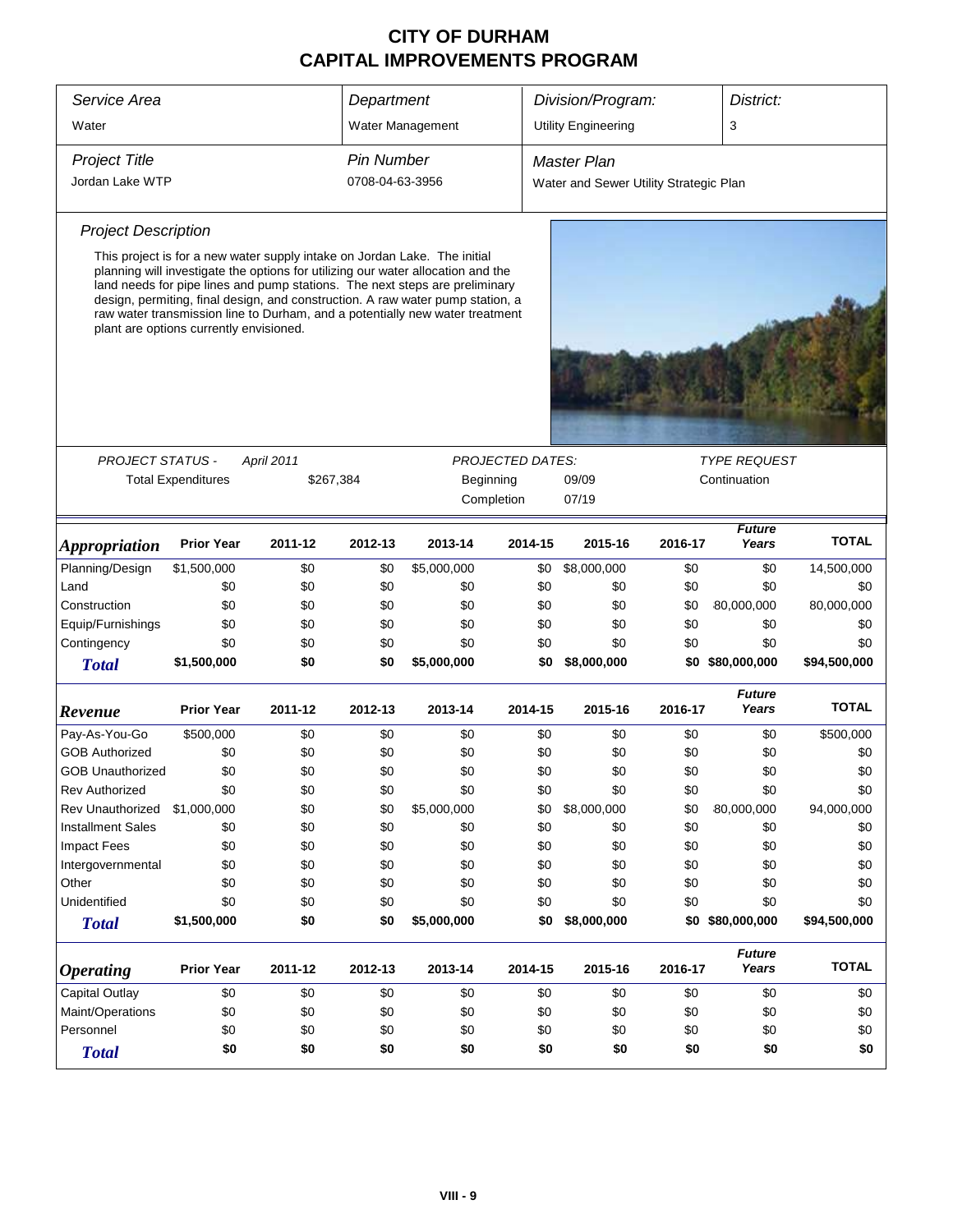| Service Area                              |                                                                                                                                                                                                                                                                                                                    |                   | Department        | Division/Program:<br>Water Management |                         |                    | District: |                        |              |
|-------------------------------------------|--------------------------------------------------------------------------------------------------------------------------------------------------------------------------------------------------------------------------------------------------------------------------------------------------------------------|-------------------|-------------------|---------------------------------------|-------------------------|--------------------|-----------|------------------------|--------------|
| Water                                     |                                                                                                                                                                                                                                                                                                                    |                   |                   |                                       |                         |                    |           | $\overline{2}$         |              |
| <b>Project Title</b>                      |                                                                                                                                                                                                                                                                                                                    |                   | <b>Pin Number</b> |                                       |                         | <b>Master Plan</b> |           |                        |              |
| Lake Michie & Little River Rehabilitation |                                                                                                                                                                                                                                                                                                                    |                   | 0857-03-03-6386   |                                       |                         |                    |           |                        |              |
| <b>Project Description</b>                |                                                                                                                                                                                                                                                                                                                    |                   |                   |                                       |                         |                    |           |                        |              |
|                                           | This is a Dam Facility Rehabilitation project that combines the Lake Michie<br>Dam Repairs and Little River Dam Repairs projects. Lake Michie needs lead<br>based paint removal, gate repairs, and a sedimentation study. Little River work<br>needs the lower gate repaired, caulking, and a sedimentation study. |                   |                   |                                       |                         |                    |           |                        |              |
|                                           |                                                                                                                                                                                                                                                                                                                    |                   |                   |                                       |                         |                    |           |                        |              |
| <b>PROJECT STATUS -</b>                   |                                                                                                                                                                                                                                                                                                                    | <b>April 2011</b> |                   |                                       | <b>PROJECTED DATES:</b> |                    |           | <b>TYPE REQUEST</b>    |              |
|                                           | <b>Total Expenditures</b>                                                                                                                                                                                                                                                                                          |                   | \$554,705         |                                       | Beginning               | 07/04              |           | Continuation           |              |
|                                           |                                                                                                                                                                                                                                                                                                                    |                   |                   |                                       | Completion              | 07/18              |           |                        |              |
| Appropriation                             | <b>Prior Year</b>                                                                                                                                                                                                                                                                                                  | 2011-12           | 2012-13           | 2013-14                               | 2014-15                 | 2015-16            | 2016-17   | <b>Future</b><br>Years | <b>TOTAL</b> |
| Planning/Design                           | \$20,000                                                                                                                                                                                                                                                                                                           | \$200,000         | \$0               | \$0                                   | \$0                     | \$0                | \$0       | \$0                    | \$220,000    |
| Land                                      | \$0                                                                                                                                                                                                                                                                                                                | \$0               | \$0               | \$0                                   | \$0                     | \$0                | \$0       | \$0                    | \$0          |
| Construction                              | \$1,053,361                                                                                                                                                                                                                                                                                                        | \$600,000         | \$300,000         | \$500,000                             | \$500,000               | \$500,000          | \$500,000 | \$1,000,000            | \$4,953,361  |
| Equip/Furnishings                         | \$0                                                                                                                                                                                                                                                                                                                | \$0               | \$0               | \$0                                   | \$0                     | \$0                | \$0       | \$0                    | \$0          |
| Contingency                               | \$10,000                                                                                                                                                                                                                                                                                                           | \$60,000          | \$0               | \$0                                   | \$0                     | \$0                | \$0       | \$0                    | \$70,000     |
| <b>Total</b>                              | \$1,083,361                                                                                                                                                                                                                                                                                                        | \$860,000         | \$300,000         | \$500,000                             | \$500,000               | \$500,000          | \$500,000 | \$1,000,000            | \$5,243,361  |
| Revenue                                   | <b>Prior Year</b>                                                                                                                                                                                                                                                                                                  | 2011-12           | 2012-13           | 2013-14                               | 2014-15                 | 2015-16            | 2016-17   | <b>Future</b><br>Years | <b>TOTAL</b> |
| Pay-As-You-Go                             | \$743,361                                                                                                                                                                                                                                                                                                          | \$0               | \$0               | \$0                                   | \$0                     | \$0                | \$0       | \$0                    | \$743,361    |
| <b>GOB Authorized</b>                     | \$0                                                                                                                                                                                                                                                                                                                | \$0               | \$0               | \$0                                   | \$0                     | \$0                | \$0       | \$0                    | \$0          |
| <b>GOB Unauthorized</b>                   | \$0                                                                                                                                                                                                                                                                                                                | \$0               | \$0               | \$0                                   | \$0                     | \$0                | \$0       | \$0                    | \$0          |
| <b>Rev Authorized</b>                     | \$0                                                                                                                                                                                                                                                                                                                | \$0               | \$0               | \$0                                   | \$0                     | \$0                | \$0       | \$0                    | \$0          |
| <b>Rev Unauthorized</b>                   | \$340,000                                                                                                                                                                                                                                                                                                          | \$860,000         | \$300,000         | \$500,000                             | \$500,000               | \$500,000          | \$500,000 | \$1,000,000            | \$4,500,000  |
| <b>Installment Sales</b>                  | \$0                                                                                                                                                                                                                                                                                                                | \$0               | \$0               | \$0                                   | \$0                     | \$0                | \$0       | \$0                    | \$0          |
| <b>Impact Fees</b>                        | \$0                                                                                                                                                                                                                                                                                                                | \$0               | \$0               | \$0                                   | \$0                     | \$0                | \$0       | \$0                    | \$0          |
| Intergovernmental                         | \$0                                                                                                                                                                                                                                                                                                                | \$0               | \$0               | \$0                                   | \$0                     | \$0                | \$0       | \$0                    | \$0          |
| Other                                     | \$0                                                                                                                                                                                                                                                                                                                | \$0               | \$0               | \$0                                   | \$0                     | \$0                | \$0       | \$0                    | \$0          |
| Unidentified                              | \$0                                                                                                                                                                                                                                                                                                                | \$0               | \$0               | \$0                                   | \$0                     | \$0                | \$0       | \$0                    | \$0          |
| <b>Total</b>                              | \$1,083,361                                                                                                                                                                                                                                                                                                        | \$860,000         | \$300,000         | \$500,000                             | \$500,000               | \$500,000          | \$500,000 | \$1,000,000            | \$5,243,361  |
| <b>Operating</b>                          | <b>Prior Year</b>                                                                                                                                                                                                                                                                                                  | 2011-12           | 2012-13           | 2013-14                               | 2014-15                 | 2015-16            | 2016-17   | <b>Future</b><br>Years | <b>TOTAL</b> |
| <b>Capital Outlay</b>                     | \$0                                                                                                                                                                                                                                                                                                                | \$0               | \$0               | \$0                                   | \$0                     | \$0                | \$0       | \$0                    | \$0          |
| Maint/Operations                          | \$0                                                                                                                                                                                                                                                                                                                | \$0               | \$0               | \$0                                   | \$0                     | \$0                | \$0       | \$0                    | \$0          |
| Personnel                                 | \$0                                                                                                                                                                                                                                                                                                                | \$0               | \$0               | \$0                                   | \$0                     | \$0                | \$0       | \$0                    | \$0          |
| <b>Total</b>                              | \$0                                                                                                                                                                                                                                                                                                                | \$0               | \$0               | \$0                                   | \$0                     | \$0                | \$0       | \$0                    | \$0          |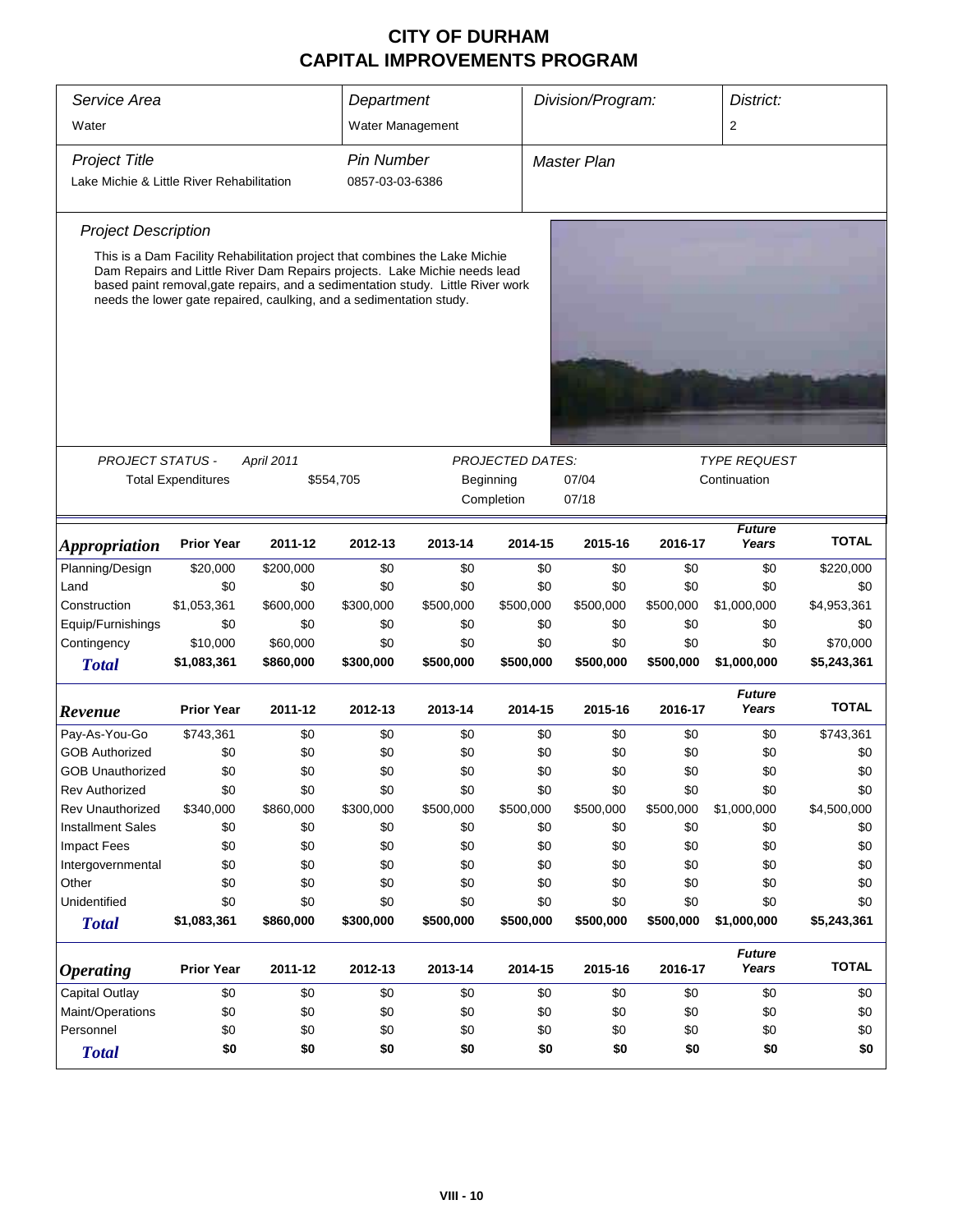| Service Area<br>Water       |                           |                                                                                                                                                                                                              | Department<br>Water Management |                                                             |         | Division/Program:<br>Administration    |                                    |                        | District:<br>$\overline{4}$ |  |
|-----------------------------|---------------------------|--------------------------------------------------------------------------------------------------------------------------------------------------------------------------------------------------------------|--------------------------------|-------------------------------------------------------------|---------|----------------------------------------|------------------------------------|------------------------|-----------------------------|--|
|                             |                           |                                                                                                                                                                                                              |                                |                                                             |         |                                        |                                    |                        |                             |  |
| <b>Project Title</b>        |                           |                                                                                                                                                                                                              | <b>Pin Number</b>              |                                                             |         | <b>Master Plan</b>                     |                                    |                        |                             |  |
| Raleigh Interconnection     |                           |                                                                                                                                                                                                              |                                |                                                             |         | Water and Sewer Utility Strategic Plan |                                    |                        |                             |  |
| <b>Project Description</b>  |                           |                                                                                                                                                                                                              |                                |                                                             |         |                                        |                                    |                        |                             |  |
|                             |                           | This project will provide interconnections between Durham's and Raleigh's<br>water distribution systems along Alexander Drive and US 70. The connections<br>will provide emergency water supply when needed. |                                |                                                             |         |                                        | <b>Picture</b><br><b>Available</b> |                        |                             |  |
|                             |                           |                                                                                                                                                                                                              |                                |                                                             |         |                                        |                                    |                        |                             |  |
| PROJECT STATUS -            |                           | April 2011                                                                                                                                                                                                   |                                | <b>PROJECTED DATES:</b><br><b>TYPE REQUEST</b><br>Beginning |         |                                        |                                    |                        |                             |  |
|                             | <b>Total Expenditures</b> | \$2,742,944                                                                                                                                                                                                  |                                |                                                             |         | 01/06                                  | Continuation                       |                        |                             |  |
|                             |                           |                                                                                                                                                                                                              |                                | Completion                                                  |         | 06/12                                  |                                    |                        |                             |  |
| <i><b>Appropriation</b></i> | <b>Prior Year</b>         | 2011-12                                                                                                                                                                                                      | 2012-13                        | 2013-14                                                     | 2014-15 | 2015-16                                | 2016-17                            | <b>Future</b><br>Years | <b>TOTAL</b>                |  |
| Construction                | \$5,925,000               | \$0                                                                                                                                                                                                          | \$0                            | \$0                                                         | \$0     | \$0                                    | \$0                                | \$0                    | \$5,925,000                 |  |
| Contingency                 | \$0                       | \$0                                                                                                                                                                                                          | \$0                            | \$0                                                         | \$0     | \$0                                    | \$0                                | \$0                    | \$0                         |  |
| <b>Total</b>                | \$5,925,000               | \$0                                                                                                                                                                                                          | \$0                            | \$0                                                         | \$0     | \$0                                    | \$0                                | \$0                    | \$5,925,000                 |  |
| Revenue                     | <b>Prior Year</b>         | 2011-12                                                                                                                                                                                                      | 2012-13                        | 2013-14                                                     | 2014-15 | 2015-16                                | 2016-17                            | <b>Future</b><br>Years | <b>TOTAL</b>                |  |
| Pay-As-You-Go               | \$0                       | \$0                                                                                                                                                                                                          | \$0                            | \$0                                                         | \$0     | \$0                                    | \$0                                | \$0                    | \$0                         |  |
| <b>GOB Authorized</b>       | \$0                       | \$0                                                                                                                                                                                                          | \$0                            | \$0                                                         | \$0     | \$0                                    | \$0                                | \$0                    | \$0                         |  |
| <b>GOB Unauthorized</b>     | \$0                       | \$0                                                                                                                                                                                                          | \$0                            | \$0                                                         | \$0     | \$0                                    | \$0                                | \$0                    | \$0                         |  |
| <b>Rev Authorized</b>       | \$750,000                 | \$0                                                                                                                                                                                                          | \$0                            | \$0                                                         | \$0     | \$0                                    | \$0                                | \$0                    | \$750,000                   |  |
| Rev Unauthorized            | \$5,175,000               | \$0                                                                                                                                                                                                          | \$0                            | \$0                                                         | \$0     | \$0                                    | \$0                                | \$0                    | \$5,175,000                 |  |
| <b>Installment Sales</b>    | \$0                       | \$0                                                                                                                                                                                                          | \$0                            | \$0                                                         | \$0     | \$0                                    | \$0                                | \$0                    | \$0                         |  |
| <b>Impact Fees</b>          | \$0                       | \$0                                                                                                                                                                                                          | \$0                            | \$0                                                         | \$0     | \$0                                    | \$0                                | \$0                    | \$0                         |  |
| Intergovernmental           | \$0                       | \$0                                                                                                                                                                                                          | \$0                            | \$0                                                         | \$0     | \$0                                    | \$0                                | \$0                    | \$0                         |  |
| Other                       | \$0                       | \$0                                                                                                                                                                                                          | \$0                            | \$0                                                         | \$0     | \$0                                    | \$0                                | \$0                    | \$0                         |  |
| Unidentified                | \$0                       | \$0                                                                                                                                                                                                          | \$0                            | \$0                                                         | \$0     | \$0                                    | \$0                                | \$0                    | \$0                         |  |
| <b>Total</b>                | \$5,925,000               | \$0                                                                                                                                                                                                          | \$0                            | \$0                                                         | \$0     | \$0                                    | \$0                                | \$0                    | \$5,925,000                 |  |
| <b>Operating</b>            | <b>Prior Year</b>         | 2011-12                                                                                                                                                                                                      | 2012-13                        | 2013-14                                                     | 2014-15 | 2015-16                                | 2016-17                            | <b>Future</b><br>Years | <b>TOTAL</b>                |  |
| Capital Outlay              | \$0                       | \$0                                                                                                                                                                                                          | \$0                            | \$0                                                         | \$0     | \$0                                    | \$0                                | \$0                    | \$0                         |  |
| Maint/Operations            | \$0                       | \$0                                                                                                                                                                                                          | \$0                            | \$0                                                         | \$0     | \$0                                    | \$0                                | \$0                    | \$0                         |  |
| Personnel                   | \$0                       | \$0                                                                                                                                                                                                          | \$0                            | \$0                                                         | \$0     | \$0                                    | \$0                                | \$0                    | \$0                         |  |
| <b>Total</b>                | \$0                       | \$0                                                                                                                                                                                                          | \$0                            | \$0                                                         | \$0     | \$0                                    | \$0                                | \$0                    | \$0                         |  |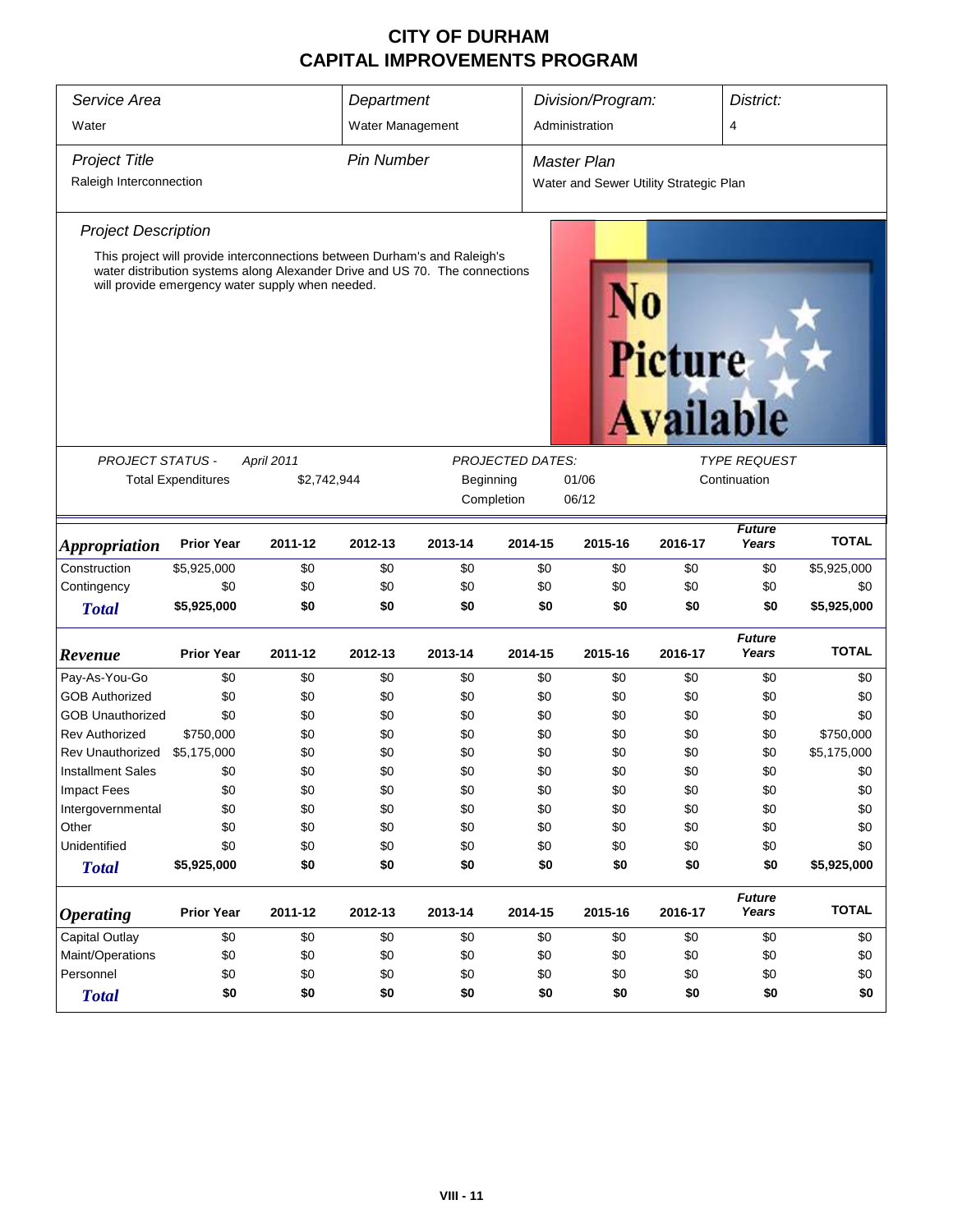| Service Area                                                    |                           |                                                                                                                                                                                                                                                                                     | Department        |                         |                         | Division/Program:                                     |                             |                        | District:    |  |
|-----------------------------------------------------------------|---------------------------|-------------------------------------------------------------------------------------------------------------------------------------------------------------------------------------------------------------------------------------------------------------------------------------|-------------------|-------------------------|-------------------------|-------------------------------------------------------|-----------------------------|------------------------|--------------|--|
| Water                                                           |                           |                                                                                                                                                                                                                                                                                     | Water Management  |                         |                         |                                                       |                             | 1,4                    |              |  |
| <b>Project Title</b><br>Southeast Distribution System Expansion |                           |                                                                                                                                                                                                                                                                                     | <b>Pin Number</b> |                         |                         | <b>Master Plan</b><br><b>Water Distribution Study</b> |                             |                        |              |  |
| <b>Project Description</b>                                      |                           |                                                                                                                                                                                                                                                                                     |                   |                         |                         |                                                       |                             |                        |              |  |
|                                                                 |                           | This project includes the necessary system improvements (mains, booster<br>stations and tank) necessary to meet the anticipated growth in Southeast<br>Durham. The 2002 Water Distribution Study identified this need, which<br>included a general tank location, and size of main. |                   |                         |                         |                                                       | Picture<br><b>Available</b> |                        |              |  |
| <b>PROJECT STATUS -</b>                                         |                           | <b>April 2011</b>                                                                                                                                                                                                                                                                   |                   |                         | <b>PROJECTED DATES:</b> |                                                       |                             | <b>TYPE REQUEST</b>    |              |  |
|                                                                 | <b>Total Expenditures</b> | \$161,600                                                                                                                                                                                                                                                                           |                   | Beginning<br>Completion |                         | 09/09<br>08/12                                        | New                         |                        |              |  |
| <b>Appropriation</b>                                            | <b>Prior Year</b>         | 2011-12                                                                                                                                                                                                                                                                             | 2012-13           | 2013-14                 | 2014-15                 | 2015-16                                               | 2016-17                     | <b>Future</b><br>Years | <b>TOTAL</b> |  |
| Planning/Design                                                 | \$800,000                 | \$0                                                                                                                                                                                                                                                                                 | \$0               | \$0                     | \$0                     | \$0                                                   | \$0                         | \$0                    | \$800,000    |  |
| Land                                                            | \$0                       | \$0                                                                                                                                                                                                                                                                                 | \$0               | \$0                     | \$0                     | \$0                                                   | \$0                         | \$0                    | \$0          |  |
| Construction                                                    | \$0                       | \$6,362,000                                                                                                                                                                                                                                                                         | \$0               | \$0                     | \$0                     | \$0                                                   | \$0                         | \$0                    | \$6,362,000  |  |
| Equip/Furnishings                                               | \$0                       | \$0                                                                                                                                                                                                                                                                                 | \$0               | \$0                     | \$0                     | \$0                                                   | \$0                         | \$0                    | \$0          |  |
| Contingency                                                     | \$0                       | \$0                                                                                                                                                                                                                                                                                 | \$0               | \$0                     | \$0                     | \$0                                                   | \$0                         | \$0                    | \$0          |  |
| <b>Total</b>                                                    | \$800,000                 | \$6,362,000                                                                                                                                                                                                                                                                         | \$0               | \$0                     | \$0                     | \$0                                                   | \$0                         | \$0                    | \$7,162,000  |  |
| Revenue                                                         | <b>Prior Year</b>         | 2011-12                                                                                                                                                                                                                                                                             | 2012-13           | 2013-14                 | 2014-15                 | 2015-16                                               | 2016-17                     | <b>Future</b><br>Years | <b>TOTAL</b> |  |
| Pay-As-You-Go                                                   | \$0                       | \$0                                                                                                                                                                                                                                                                                 | \$0               | \$0                     | \$0                     | \$0                                                   | \$0                         | \$0                    | \$0          |  |
| <b>GOB Authorized</b>                                           | \$0                       | \$0                                                                                                                                                                                                                                                                                 | \$0               | \$0                     | \$0                     | \$0                                                   | \$0                         | \$0                    | \$0          |  |
| <b>GOB Unauthorized</b>                                         | \$0                       | \$0                                                                                                                                                                                                                                                                                 | \$0               | \$0                     | \$0                     | \$0                                                   | \$0                         | \$0                    | \$0          |  |
| <b>Rev Authorized</b>                                           | \$0                       | \$0                                                                                                                                                                                                                                                                                 | \$0               | \$0                     | \$0                     | \$0                                                   | \$0                         | \$0                    | \$0          |  |
| <b>Rev Unauthorized</b>                                         | \$800,000                 | \$6,362,000                                                                                                                                                                                                                                                                         | \$0               | \$0                     | \$0                     | \$0                                                   | \$0                         | \$0                    | \$7,162,000  |  |
| <b>Installment Sales</b>                                        | \$0                       | \$0                                                                                                                                                                                                                                                                                 | \$0               | \$0                     | \$0                     | \$0                                                   | \$0                         | \$0                    | \$0          |  |
| <b>Impact Fees</b>                                              | \$0                       | \$0                                                                                                                                                                                                                                                                                 | \$0               | \$0                     | \$0                     | \$0                                                   | \$0                         | \$0                    | \$0          |  |
| Intergovernmental                                               | \$0                       | \$0                                                                                                                                                                                                                                                                                 | \$0               | \$0                     | \$0                     | \$0                                                   | \$0                         | \$0                    | \$0          |  |
| Other                                                           | \$0                       | \$0                                                                                                                                                                                                                                                                                 | \$0               | \$0                     | \$0                     | \$0                                                   | \$0                         | \$0                    | \$0          |  |
| Unidentified                                                    | \$0                       | \$0                                                                                                                                                                                                                                                                                 | \$0               | \$0                     | \$0                     | \$0                                                   | \$0                         | \$0                    | \$0          |  |
| <b>Total</b>                                                    | \$800,000                 | \$6,362,000                                                                                                                                                                                                                                                                         | \$0               | \$0                     | \$0                     | \$0                                                   | \$0                         | \$0                    | \$7,162,000  |  |
| <b>Operating</b>                                                | <b>Prior Year</b>         | 2011-12                                                                                                                                                                                                                                                                             | 2012-13           | 2013-14                 | 2014-15                 | 2015-16                                               | 2016-17                     | <b>Future</b><br>Years | <b>TOTAL</b> |  |
| <b>Capital Outlay</b>                                           | \$0                       | \$0                                                                                                                                                                                                                                                                                 | \$0               | \$0                     | \$0                     | \$0                                                   | \$0                         | \$0                    | \$0          |  |
| Maint/Operations                                                | \$0                       | \$0                                                                                                                                                                                                                                                                                 | \$0               | \$0                     | \$0                     | \$0                                                   | \$0                         | \$0                    | \$0          |  |
| Personnel                                                       | \$0                       | \$0                                                                                                                                                                                                                                                                                 | \$0               | \$0                     | \$0                     | \$0                                                   | \$0                         | \$0                    | \$0          |  |
| <b>Total</b>                                                    | \$0                       | \$0                                                                                                                                                                                                                                                                                 | \$0               | \$0                     | \$0                     | \$0                                                   | \$0                         | \$0                    | \$0          |  |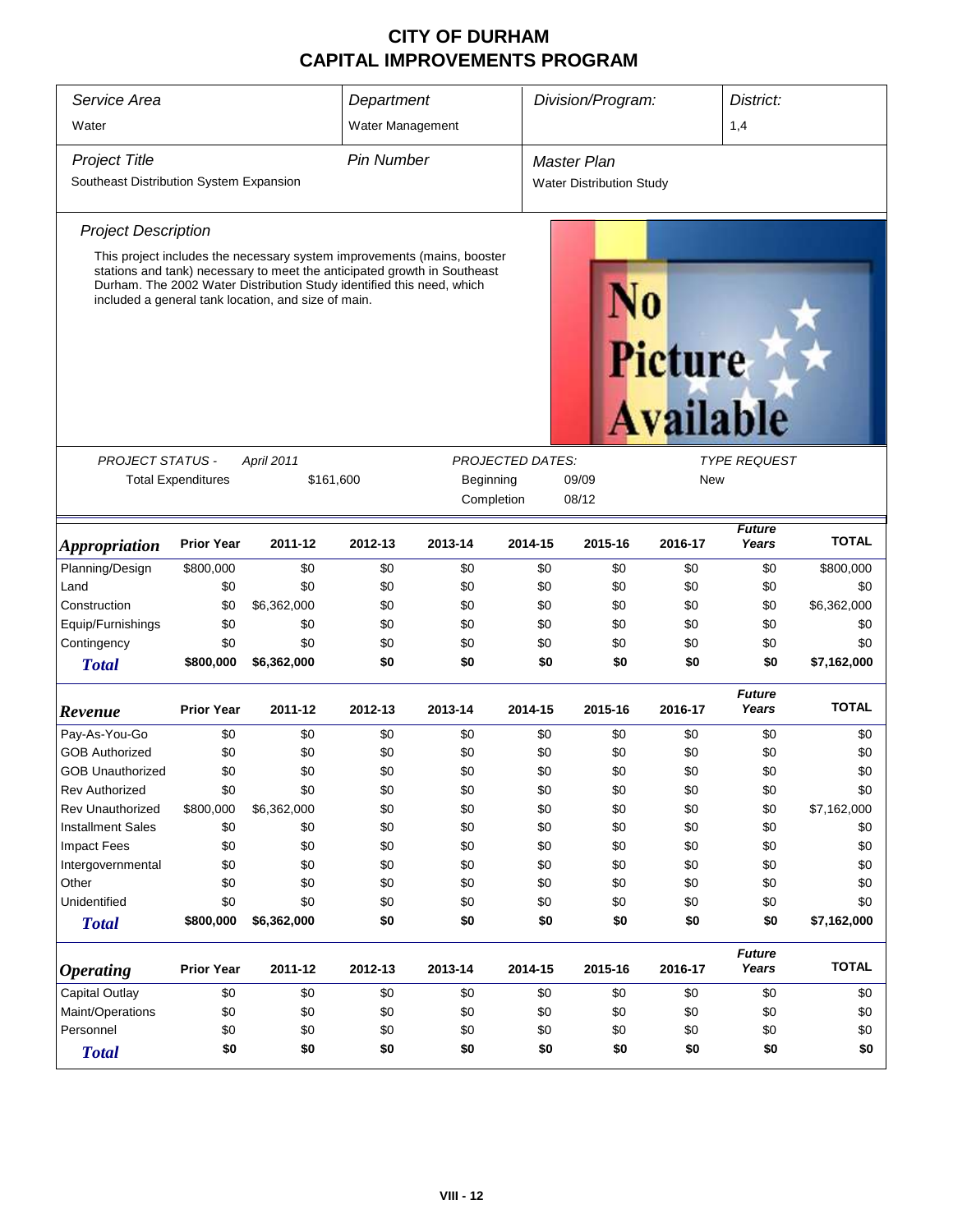| Service Area<br>Water                       |                            |                                                                                                                                                                                                                               | Department<br>Water Management |                                                                                    |                         | Division/Program:<br>Administration |                                      |                        |                            |
|---------------------------------------------|----------------------------|-------------------------------------------------------------------------------------------------------------------------------------------------------------------------------------------------------------------------------|--------------------------------|------------------------------------------------------------------------------------|-------------------------|-------------------------------------|--------------------------------------|------------------------|----------------------------|
| <b>Project Title</b>                        |                            |                                                                                                                                                                                                                               | <b>Pin Number</b>              |                                                                                    |                         | <b>Master Plan</b>                  |                                      |                        |                            |
| Southern Reinforcing Main - Phase I         |                            |                                                                                                                                                                                                                               |                                |                                                                                    |                         |                                     |                                      |                        |                            |
| <b>Project Description</b>                  |                            |                                                                                                                                                                                                                               |                                |                                                                                    |                         |                                     | <b>EASTERN</b><br><b>REINFORCING</b> |                        |                            |
|                                             |                            | The Southern Reinforcing Main is needed to meet the water demands in<br>Southeast Durham, including RTP. Phase I is the construction of a 36"<br>transition main from Clay Street to the Ellis Road Tank, along Pettigrew St. |                                | MAIN<br><b>EAST</b><br><b>DURHAM</b><br><b>TANK</b><br><b>ELLIS</b><br><b>TANK</b> |                         |                                     |                                      |                        |                            |
| PROJECT STATUS -                            |                            | April 2011                                                                                                                                                                                                                    |                                |                                                                                    | <b>PROJECTED DATES:</b> |                                     |                                      | <b>TYPE REQUEST</b>    |                            |
|                                             | <b>Total Expenditures</b>  | \$4,469,026                                                                                                                                                                                                                   |                                | Beginning                                                                          |                         | 07/07                               |                                      | Continuation           |                            |
|                                             |                            |                                                                                                                                                                                                                               |                                |                                                                                    | Completion              | 07/11                               |                                      |                        |                            |
|                                             | <b>Prior Year</b>          | 2011-12                                                                                                                                                                                                                       | 2012-13                        | 2013-14                                                                            | 2014-15                 | 2015-16                             | 2016-17                              | <b>Future</b><br>Years | <b>TOTAL</b>               |
| <i><b>Appropriation</b></i><br>Construction |                            |                                                                                                                                                                                                                               |                                |                                                                                    |                         |                                     |                                      |                        |                            |
| <b>Total</b>                                | \$5,500,000<br>\$5,500,000 | \$0<br>\$0                                                                                                                                                                                                                    | \$0<br>\$0                     | \$0<br>\$0                                                                         | \$0<br>\$0              | \$0<br>\$0                          | \$0<br>\$0                           | \$0<br>\$0             | \$5,500,000<br>\$5,500,000 |
|                                             |                            |                                                                                                                                                                                                                               |                                |                                                                                    |                         |                                     |                                      |                        |                            |
| Revenue                                     | <b>Prior Year</b>          | 2011-12                                                                                                                                                                                                                       | 2012-13                        | 2013-14                                                                            | 2014-15                 | 2015-16                             | 2016-17                              | <b>Future</b><br>Years | <b>TOTAL</b>               |
| Pay-As-You-Go                               | \$500,000                  | \$0                                                                                                                                                                                                                           | \$0                            | \$0                                                                                | \$0                     | \$0                                 | \$0                                  | \$0                    | \$500,000                  |
| <b>GOB Authorized</b>                       | \$4,600,000                | \$0                                                                                                                                                                                                                           | \$0                            | \$0                                                                                | \$0                     | \$0                                 | \$0                                  | \$0                    | \$4,600,000                |
| <b>GOB Unauthorized</b>                     | \$0                        | \$0                                                                                                                                                                                                                           | \$0                            | \$0                                                                                | \$0                     | \$0                                 | \$0                                  | \$0                    | \$0                        |
| <b>Rev Authorized</b>                       | \$400,000                  | \$0                                                                                                                                                                                                                           | \$0                            | \$0                                                                                | \$0                     | \$0                                 | \$0                                  | \$0                    | \$400,000                  |
| <b>Rev Unauthorized</b>                     | \$0                        | \$0                                                                                                                                                                                                                           | \$0                            | \$0                                                                                | \$0                     | \$0                                 | \$0                                  | \$0                    | \$0                        |
| <b>Installment Sales</b>                    | \$0                        | \$0                                                                                                                                                                                                                           | \$0                            | \$0                                                                                | \$0                     | \$0                                 | \$0                                  | \$0                    | \$0                        |
| <b>Impact Fees</b>                          | \$0                        | \$0                                                                                                                                                                                                                           | \$0                            | \$0                                                                                | \$0                     | \$0                                 | \$0                                  | \$0                    | \$0                        |
| Intergovernmental                           | \$0                        | \$0                                                                                                                                                                                                                           | \$0                            | \$0                                                                                | \$0                     | \$0                                 | \$0                                  | \$0                    | \$0                        |
| Other                                       | \$0                        | \$0                                                                                                                                                                                                                           | \$0                            | \$0                                                                                | \$0                     | \$0                                 | \$0                                  | \$0                    | \$0                        |
| Unidentified                                | \$0                        | \$0                                                                                                                                                                                                                           | \$0                            | \$0                                                                                | \$0                     | \$0                                 | \$0                                  | \$0                    | \$0                        |
| <b>Total</b>                                | \$5,500,000                | \$0                                                                                                                                                                                                                           | \$0                            | \$0                                                                                | \$0                     | \$0                                 | \$0                                  | \$0                    | \$5,500,000                |
| <i><b>Operating</b></i>                     | <b>Prior Year</b>          | 2011-12                                                                                                                                                                                                                       | 2012-13                        | 2013-14                                                                            | 2014-15                 | 2015-16                             | 2016-17                              | <b>Future</b><br>Years | <b>TOTAL</b>               |
| Capital Outlay                              | \$0                        | \$0                                                                                                                                                                                                                           | \$0                            | \$0                                                                                | \$0                     | \$0                                 | \$0                                  | \$0                    | \$0                        |
| Maint/Operations                            | \$0                        | \$0                                                                                                                                                                                                                           | \$0                            | \$0                                                                                | \$0                     | \$0                                 | \$0                                  | \$0                    | \$0                        |
| Personnel                                   | \$0                        | \$0                                                                                                                                                                                                                           | \$0                            | \$0                                                                                | \$0                     | \$0                                 | \$0                                  | \$0                    | \$0                        |
| <b>Total</b>                                | \$0                        | \$0                                                                                                                                                                                                                           | \$0                            | \$0                                                                                | \$0                     | \$0                                 | \$0                                  | \$0                    | \$0                        |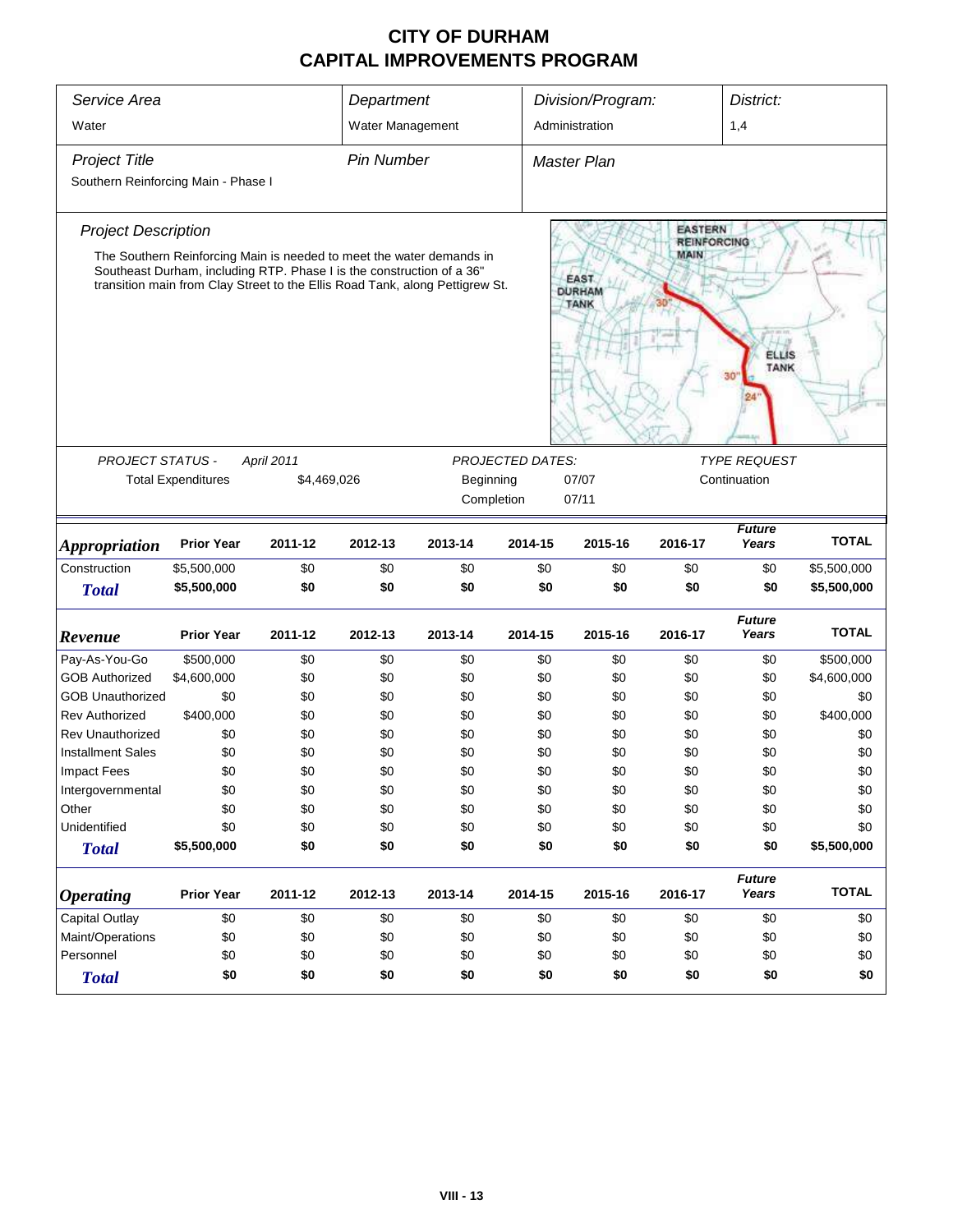| Service Area<br>Water                | Department<br>Water Management                       |                                                                                                                                                                                                                                    |                   | Division/Program:<br><b>Utility Engineering</b> |                         | District:<br>1,4   |                  |                        |              |
|--------------------------------------|------------------------------------------------------|------------------------------------------------------------------------------------------------------------------------------------------------------------------------------------------------------------------------------------|-------------------|-------------------------------------------------|-------------------------|--------------------|------------------|------------------------|--------------|
|                                      |                                                      |                                                                                                                                                                                                                                    |                   |                                                 |                         |                    |                  |                        |              |
| <b>Project Title</b>                 |                                                      |                                                                                                                                                                                                                                    | <b>Pin Number</b> |                                                 |                         | <b>Master Plan</b> |                  |                        |              |
| Southern Reinforcing Main - Phase II |                                                      |                                                                                                                                                                                                                                    |                   |                                                 |                         |                    |                  |                        |              |
| <b>Project Description</b>           |                                                      |                                                                                                                                                                                                                                    |                   |                                                 |                         |                    |                  |                        |              |
|                                      |                                                      | The Southern Reinforcing Main - Phase II is needed to meet water demands in                                                                                                                                                        |                   |                                                 |                         |                    |                  |                        |              |
|                                      |                                                      | Southeast Durham, including RTP. This line is also needed reinforce the<br>proposed Southeast Pressure Zone. The line will be constructed from the Ellis<br>Road Water Tank to near the intersection of US 70 and Mineral Springs. |                   |                                                 |                         |                    | Picture          |                        |              |
|                                      |                                                      |                                                                                                                                                                                                                                    |                   |                                                 |                         |                    | <b>Available</b> |                        |              |
| <b>PROJECT STATUS -</b>              |                                                      | April 2011                                                                                                                                                                                                                         |                   |                                                 | <b>PROJECTED DATES:</b> |                    |                  | <b>TYPE REQUEST</b>    |              |
|                                      | <b>Total Expenditures</b>                            |                                                                                                                                                                                                                                    | \$0               | Beginning                                       |                         | 07/09              | New              |                        |              |
|                                      |                                                      |                                                                                                                                                                                                                                    |                   | Completion                                      |                         | 12/12              |                  |                        |              |
| <b>Appropriation</b>                 | <b>Prior Year</b>                                    | 2011-12                                                                                                                                                                                                                            | 2012-13           | 2013-14                                         | 2014-15                 | 2015-16            | 2016-17          | <b>Future</b><br>Years | <b>TOTAL</b> |
| Planning/Design                      | \$800,000                                            | \$0                                                                                                                                                                                                                                | \$0               | \$0                                             | \$0                     | \$0                | \$0              | \$0                    | \$800,000    |
| Land                                 | \$0                                                  | \$350,000                                                                                                                                                                                                                          | \$0               | \$0                                             | \$0                     | \$0                | \$0              | \$0                    | \$350,000    |
| Construction                         | \$3,000,000                                          | \$5,000,000                                                                                                                                                                                                                        | \$0               | \$0                                             | \$0                     | \$0                | \$0              | \$0                    | \$8,000,000  |
| Equip/Furnishings                    | \$0                                                  | \$0                                                                                                                                                                                                                                | \$0               | \$0                                             | \$0                     | \$0                | \$0              | \$0                    | \$0          |
| Contingency                          | \$0                                                  | \$0                                                                                                                                                                                                                                | \$0               | \$0                                             | \$0                     | \$0                | \$0              | \$0                    | \$0          |
| <b>Total</b>                         | \$3,800,000                                          | \$5,350,000                                                                                                                                                                                                                        | \$0               | \$0                                             | \$0                     | \$0                | \$0              | \$0                    | \$9,150,000  |
| Revenue                              | <b>Prior Year</b>                                    | 2011-12                                                                                                                                                                                                                            | 2012-13           | 2013-14                                         | 2014-15                 | 2015-16            | 2016-17          | <b>Future</b><br>Years | <b>TOTAL</b> |
| Pay-As-You-Go                        | \$0                                                  | \$0                                                                                                                                                                                                                                | \$0               | \$0                                             | \$0                     | \$0                | \$0              | \$0                    | \$0          |
| <b>GOB Authorized</b>                | \$0                                                  | \$0                                                                                                                                                                                                                                | \$0               | \$0                                             | \$0                     | \$0                | \$0              | \$0                    | \$0          |
| <b>GOB Unauthorized</b>              | \$0                                                  | \$0                                                                                                                                                                                                                                | \$0               | \$0                                             | \$0                     | \$0                | \$0              | \$0                    | \$0          |
| <b>Rev Authorized</b>                | \$0                                                  | \$0                                                                                                                                                                                                                                | \$0               | \$0                                             | \$0                     | \$0                | \$0              | \$0                    | \$0          |
| Rev Unauthorized                     | \$3,800,000                                          | \$5,350,000                                                                                                                                                                                                                        | \$0               | \$0                                             | \$0                     | \$0                | \$0              | \$0                    | \$9,150,000  |
| <b>Installment Sales</b>             | \$0                                                  | \$0                                                                                                                                                                                                                                | \$0               | \$0                                             | \$0                     | \$0                | \$0              | \$0                    | \$0          |
| Impact Fees                          | \$0                                                  | \$0                                                                                                                                                                                                                                | \$0               | \$0                                             | \$0                     | \$0                | \$0              | \$0                    | \$0          |
| Intergovernmental                    | \$0                                                  | \$0                                                                                                                                                                                                                                | \$0               | \$0                                             | \$0                     | \$0                | \$0              | \$0                    | \$0          |
| Other                                | \$0                                                  | \$0                                                                                                                                                                                                                                | \$0               | \$0                                             | \$0                     | \$0                | \$0              | \$0                    | \$0          |
| Unidentified                         | \$0                                                  | \$0                                                                                                                                                                                                                                | \$0               | \$0                                             | \$0                     | \$0                | \$0              | \$0                    | \$0          |
| <b>Total</b>                         | \$3,800,000                                          | \$5,350,000                                                                                                                                                                                                                        | \$0               | \$0                                             | \$0                     | \$0                | \$0              | \$0                    | \$9,150,000  |
| <b>Operating</b>                     | <b>Prior Year</b>                                    | 2011-12                                                                                                                                                                                                                            | 2012-13           | 2013-14                                         | 2014-15                 | 2015-16            | 2016-17          | <b>Future</b><br>Years | <b>TOTAL</b> |
| <b>Capital Outlay</b>                | \$0                                                  | \$0                                                                                                                                                                                                                                | \$0               | \$0                                             | \$0                     | \$0                | \$0              | \$0                    | \$0          |
| Maint/Operations                     | \$0                                                  | \$0                                                                                                                                                                                                                                | \$0               | \$0                                             | \$0                     | \$0                | \$0              | \$0                    | \$0          |
| Personnel                            | \$0                                                  | \$0                                                                                                                                                                                                                                | \$0               | \$0                                             | \$0                     | \$0                | \$0              | \$0                    | \$0          |
| <b>Total</b>                         | \$0<br>\$0<br>\$0<br>\$0<br>\$0<br>\$0<br>\$0<br>\$0 |                                                                                                                                                                                                                                    |                   |                                                 |                         |                    |                  |                        | \$0          |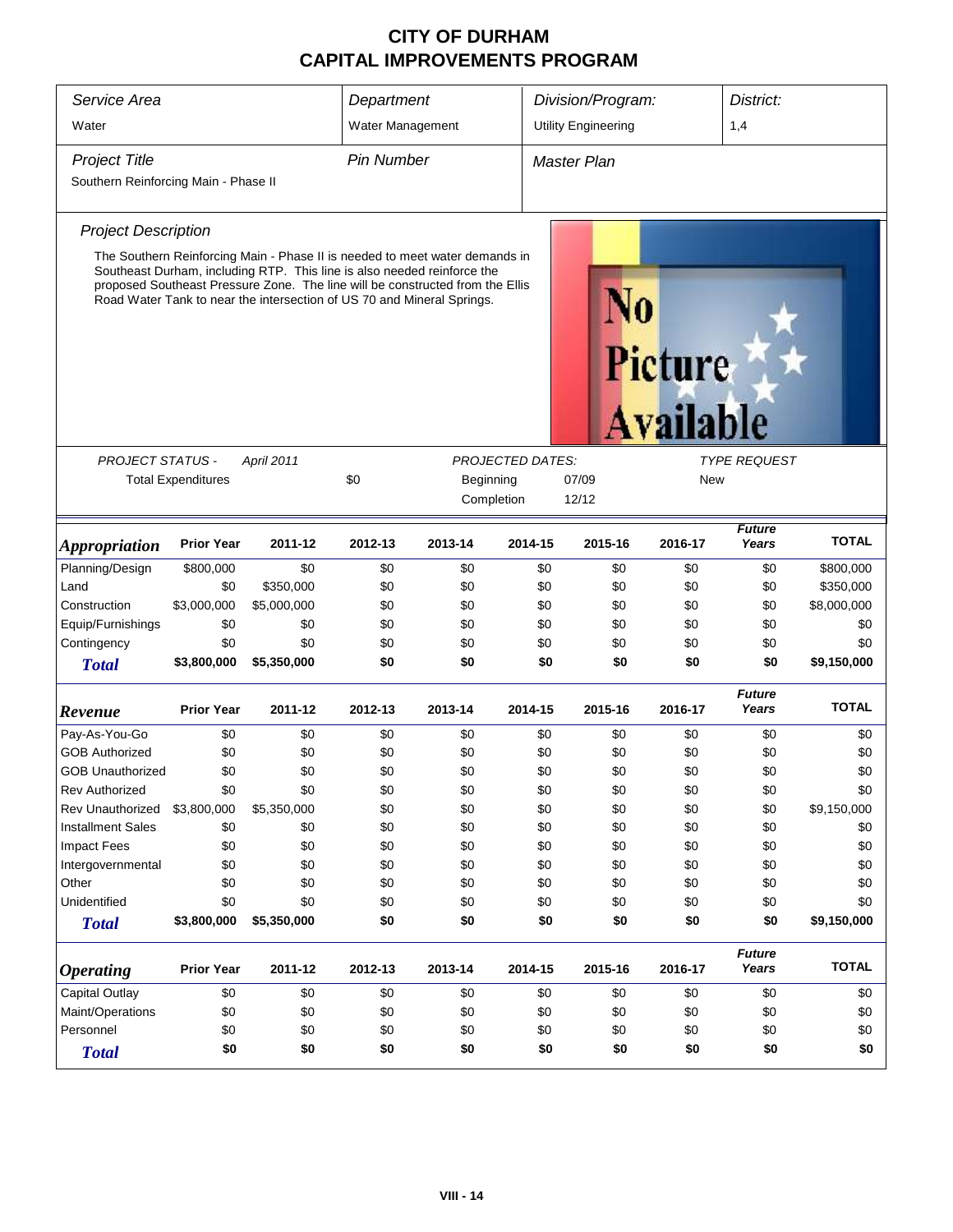| Service Area                                 |                                                                                                                                                                                                                         |            |                                                        | Department |                         | Division/Program:                      |         |                        | District:    |  |
|----------------------------------------------|-------------------------------------------------------------------------------------------------------------------------------------------------------------------------------------------------------------------------|------------|--------------------------------------------------------|------------|-------------------------|----------------------------------------|---------|------------------------|--------------|--|
| Water                                        |                                                                                                                                                                                                                         |            | Water Management                                       |            |                         | Administration                         |         | 2                      |              |  |
| <b>Project Title</b>                         |                                                                                                                                                                                                                         |            | <b>Pin Number</b>                                      |            |                         | <b>Master Plan</b>                     |         |                        |              |  |
| Teer Quarry Water Supply Project, Phase<br>2 |                                                                                                                                                                                                                         |            | 0834-03-24-3512                                        |            |                         | Water and Sewer Utility Strategic Plan |         |                        |              |  |
| <b>Project Description</b>                   |                                                                                                                                                                                                                         |            |                                                        |            |                         |                                        |         |                        |              |  |
|                                              | This project will convert an abandoned stone quarry in northern Durham into a<br>raw water storage facility. The finished project will add approximately 7 MGD<br>of water supply to the City's existing 37 MGD supply. |            |                                                        |            |                         |                                        |         |                        |              |  |
|                                              |                                                                                                                                                                                                                         |            |                                                        |            |                         |                                        |         |                        |              |  |
| <b>PROJECT STATUS -</b>                      |                                                                                                                                                                                                                         | April 2011 |                                                        |            | <b>PROJECTED DATES:</b> |                                        |         | <b>TYPE REQUEST</b>    |              |  |
|                                              | <b>Total Expenditures</b>                                                                                                                                                                                               |            | 07/04<br>\$627,262<br>Beginning<br>Completion<br>07/13 |            |                         |                                        |         | Continuation           |              |  |
| Appropriation                                | <b>Prior Year</b>                                                                                                                                                                                                       | 2011-12    | 2012-13                                                | 2013-14    | 2014-15                 | 2015-16                                | 2016-17 | <b>Future</b><br>Years | <b>TOTAL</b> |  |
| Planning/Design                              | \$3,380,000                                                                                                                                                                                                             | \$0        | \$0                                                    | \$0        | \$0                     | \$0                                    | \$0     | \$0                    | \$3,380,000  |  |
| Land                                         | \$0                                                                                                                                                                                                                     | \$0        | \$0                                                    | \$0        | \$0                     | \$0                                    | \$0     | \$0                    | \$0          |  |
| Construction                                 | \$9,709,560                                                                                                                                                                                                             | \$0        | \$6,740,000                                            | \$0        | \$0                     | \$0                                    | \$0     | \$0                    | 16,449,560   |  |
| Equip/Furnishings                            | \$0                                                                                                                                                                                                                     | \$0        | \$0                                                    | \$0        | \$0                     | \$0                                    | \$0     | \$0                    | \$0          |  |
| Contingency                                  | \$2,427,390                                                                                                                                                                                                             | \$0        | \$0                                                    | \$0        | \$0                     | \$0                                    | \$0     | \$0                    | \$2,427,390  |  |
| <b>Total</b>                                 | \$15,516,950                                                                                                                                                                                                            | \$0        | \$6,740,000                                            | \$0        | \$0                     | \$0                                    | \$0     | \$0                    | \$22,256,950 |  |
| Revenue                                      | <b>Prior Year</b>                                                                                                                                                                                                       | 2011-12    | 2012-13                                                | 2013-14    | 2014-15                 | 2015-16                                | 2016-17 | <b>Future</b><br>Years | <b>TOTAL</b> |  |
| Pay-As-You-Go                                | \$5,353,500                                                                                                                                                                                                             | \$0        | \$0                                                    | \$0        | \$0                     | \$0                                    | \$0     | \$0                    | \$5,353,500  |  |
| <b>GOB Authorized</b>                        | \$0                                                                                                                                                                                                                     | \$0        | \$0                                                    | \$0        | \$0                     | \$0                                    | \$0     | \$0                    | \$0          |  |
| <b>GOB Unauthorized</b>                      | \$0                                                                                                                                                                                                                     | \$0        | \$0                                                    | \$0        | \$0                     | \$0                                    | \$0     | \$0                    | \$0          |  |
| <b>Rev Authorized</b>                        | \$200,000                                                                                                                                                                                                               | \$0        | \$0                                                    | \$0        | \$0                     | \$0                                    | \$0     | \$0                    | \$200,000    |  |
| Rev Unauthorized                             | \$9,963,450                                                                                                                                                                                                             | \$0        | \$6,740,000                                            | \$0        | \$0                     | \$0                                    | \$0     | \$0                    | 16,703,450   |  |
| <b>Installment Sales</b>                     | \$0                                                                                                                                                                                                                     | \$0        | \$0                                                    | \$0        | \$0                     | \$0                                    | \$0     | \$0                    | \$0          |  |
| <b>Impact Fees</b>                           | \$0                                                                                                                                                                                                                     | \$0        | \$0                                                    | \$0        | \$0                     | \$0                                    | \$0     | \$0                    | \$0          |  |
| Intergovernmental                            | \$0                                                                                                                                                                                                                     | \$0        | \$0                                                    | \$0        | \$0                     | \$0                                    | \$0     | \$0                    | \$0          |  |
| Other                                        | \$0                                                                                                                                                                                                                     | \$0        | \$0                                                    | \$0        | \$0                     | \$0                                    | \$0     | \$0                    | \$0          |  |
| Unidentified                                 | \$0                                                                                                                                                                                                                     | \$0        | \$0                                                    | \$0        | \$0                     | \$0                                    | \$0     | \$0                    | \$0          |  |
| <b>Total</b>                                 | \$15,516,950                                                                                                                                                                                                            | \$0        | \$6,740,000                                            | \$0        | \$0                     | \$0                                    | \$0     | \$0                    | \$22,256,950 |  |
| <b>Operating</b>                             | <b>Prior Year</b>                                                                                                                                                                                                       | 2011-12    | 2012-13                                                | 2013-14    | 2014-15                 | 2015-16                                | 2016-17 | <b>Future</b><br>Years | <b>TOTAL</b> |  |
| <b>Capital Outlay</b>                        | \$0                                                                                                                                                                                                                     | \$0        | \$0                                                    | \$0        | \$0                     | \$0                                    | \$0     | \$0                    | \$0          |  |
| Maint/Operations                             | \$0                                                                                                                                                                                                                     | \$0        | \$0                                                    | \$0        | \$0                     | \$0                                    | \$0     | \$0                    | \$0          |  |
| Personnel                                    | \$0                                                                                                                                                                                                                     | \$0        | \$0                                                    | \$0        | \$0                     | \$0                                    | \$0     | \$0                    | \$0          |  |
| <b>Total</b>                                 | \$0                                                                                                                                                                                                                     | \$0        | \$0                                                    | \$0        | \$0                     | \$0                                    | \$0     | \$0                    | \$0          |  |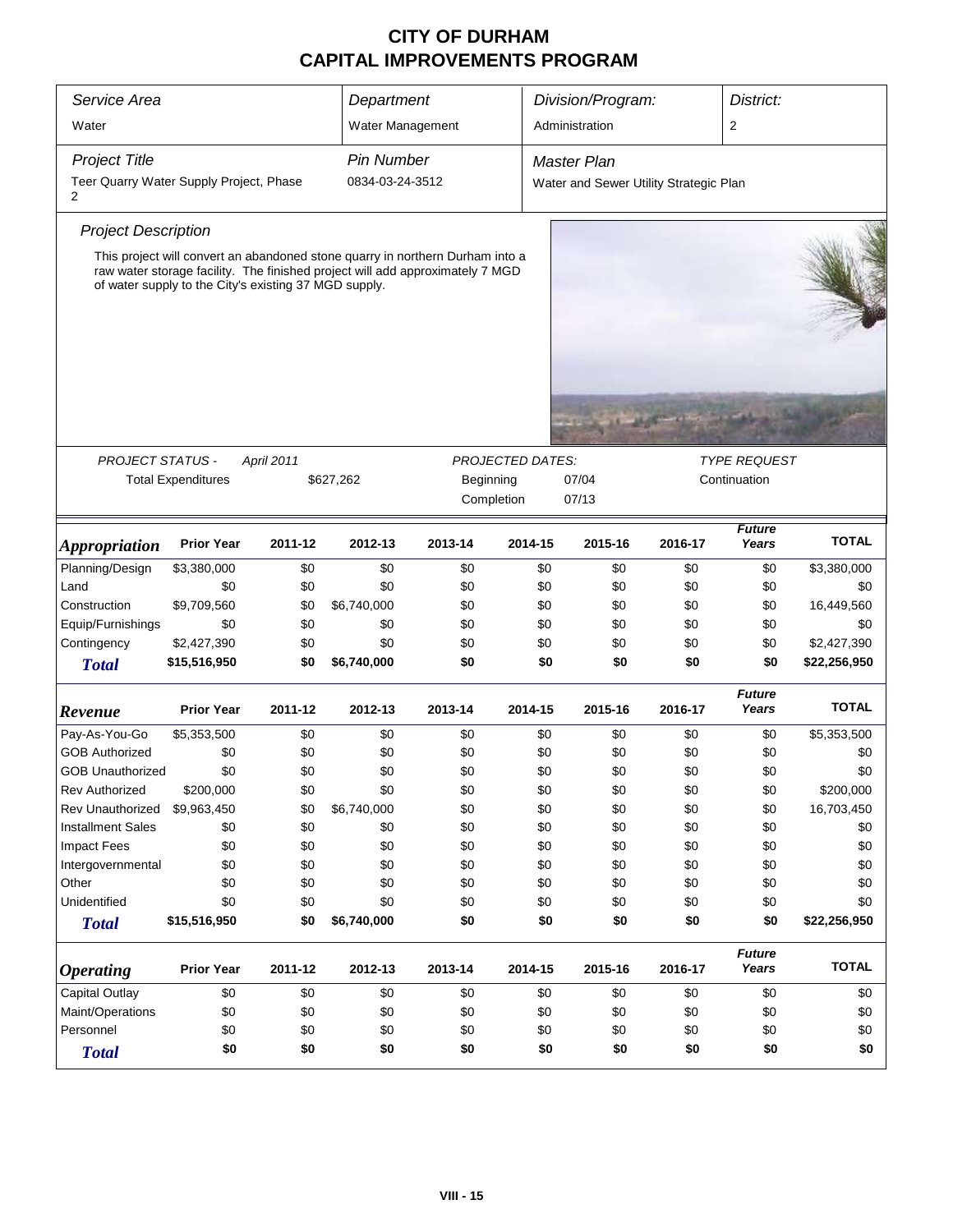| Service Area                                                                                                                                                                                                                                     | Department                |                                               |                   | Division/Program: |                         |                            | District: |                        |              |  |
|--------------------------------------------------------------------------------------------------------------------------------------------------------------------------------------------------------------------------------------------------|---------------------------|-----------------------------------------------|-------------------|-------------------|-------------------------|----------------------------|-----------|------------------------|--------------|--|
| Water                                                                                                                                                                                                                                            |                           |                                               | Water Management  |                   |                         | <b>Utility Engineering</b> |           | All                    |              |  |
| <b>Project Title</b><br>Two-Inch Water Main Replacement                                                                                                                                                                                          |                           |                                               | <b>Pin Number</b> |                   |                         | <b>Master Plan</b>         |           |                        |              |  |
| <b>Project Description</b>                                                                                                                                                                                                                       |                           |                                               |                   |                   |                         |                            |           |                        |              |  |
| This project strengthens the water distribution system by replacing existing two-<br>inch water mains with larger mains to provide improved fire protection and<br>greater capacity with less maintenance.<br><b>Picture</b><br><b>Available</b> |                           |                                               |                   |                   |                         |                            |           |                        |              |  |
| <b>PROJECT STATUS -</b>                                                                                                                                                                                                                          |                           | April 2011                                    |                   |                   | <b>PROJECTED DATES:</b> |                            |           | <b>TYPE REQUEST</b>    |              |  |
|                                                                                                                                                                                                                                                  | <b>Total Expenditures</b> | \$1,896,881                                   |                   | Beginning         |                         | 07/04                      |           | Continuation           |              |  |
|                                                                                                                                                                                                                                                  |                           |                                               |                   |                   | Completion              | 10/11                      |           |                        |              |  |
| Revenue                                                                                                                                                                                                                                          | <b>Prior Year</b>         | 2011-12                                       | 2012-13           | 2013-14           | 2014-15                 | 2015-16                    | 2016-17   | <b>Future</b><br>Years | <b>TOTAL</b> |  |
| Pay-As-You-Go                                                                                                                                                                                                                                    | \$858,000                 | \$0                                           | \$0               | \$0               | \$0                     | \$0                        | \$0       | \$0                    | \$858,000    |  |
| <b>GOB Authorized</b>                                                                                                                                                                                                                            | \$0                       | \$0                                           | \$0               | \$0               | \$0                     | \$0                        | \$0       | \$0                    | \$0          |  |
| <b>GOB Unauthorized</b>                                                                                                                                                                                                                          | \$0                       | \$0                                           | \$0               | \$0               | \$0                     | \$0                        | \$0       | \$0                    | \$0          |  |
| <b>Rev Authorized</b>                                                                                                                                                                                                                            | \$1,230,000               | \$0                                           | \$0               | \$0               | \$0                     | \$0                        | \$0       | \$0                    | \$1,230,000  |  |
| <b>Rev Unauthorized</b>                                                                                                                                                                                                                          | \$0                       | \$0                                           | \$0               | \$0               | \$0                     | \$0                        | \$0       | \$0                    | \$0          |  |
| <b>Installment Sales</b>                                                                                                                                                                                                                         | \$0                       | \$0                                           | \$0               | \$0               | \$0                     | \$0                        | \$0       | \$0                    | \$0          |  |
| <b>Impact Fees</b>                                                                                                                                                                                                                               | \$0                       | \$0                                           | \$0               | \$0               | \$0                     | \$0                        | \$0       | \$0                    | \$0          |  |
| Intergovernmental                                                                                                                                                                                                                                | \$0                       | \$0                                           | \$0               | \$0               | \$0                     | \$0                        | \$0       | \$0                    | \$0          |  |
| Other                                                                                                                                                                                                                                            | \$0                       | \$0                                           | \$0               | \$0               | \$0                     | \$0                        | \$0       | \$0                    | \$0          |  |
| Unidentified                                                                                                                                                                                                                                     | \$0                       | \$0                                           | \$0               | \$0               | \$0                     | \$0                        | \$0       | \$0                    | \$0          |  |
| <b>Total</b>                                                                                                                                                                                                                                     | \$2,088,000               | \$0                                           | \$0               | \$0               | \$0                     | \$0                        | \$0       | \$0                    | \$2,088,000  |  |
| <b>Operating</b>                                                                                                                                                                                                                                 | <b>Prior Year</b>         | 2011-12                                       | 2012-13           | 2013-14           | 2014-15                 | 2015-16                    | 2016-17   | <b>Future</b><br>Years | <b>TOTAL</b> |  |
| <b>Capital Outlay</b>                                                                                                                                                                                                                            | \$0                       | \$0                                           | \$0               | \$0               | \$0                     | \$0                        | \$0       | \$0                    | \$0          |  |
| Maint/Operations                                                                                                                                                                                                                                 | \$0                       | \$0                                           | \$0               | \$0               | \$0                     | \$0                        | \$0       | \$0                    | \$0          |  |
| Personnel                                                                                                                                                                                                                                        | \$0                       | \$0                                           | \$0               | \$0               | \$0                     | \$0                        | \$0       | \$0                    | \$0          |  |
| <b>Total</b>                                                                                                                                                                                                                                     | \$0                       | \$0<br>\$0<br>\$0<br>\$0<br>\$0<br>\$0<br>\$0 |                   |                   |                         |                            |           |                        |              |  |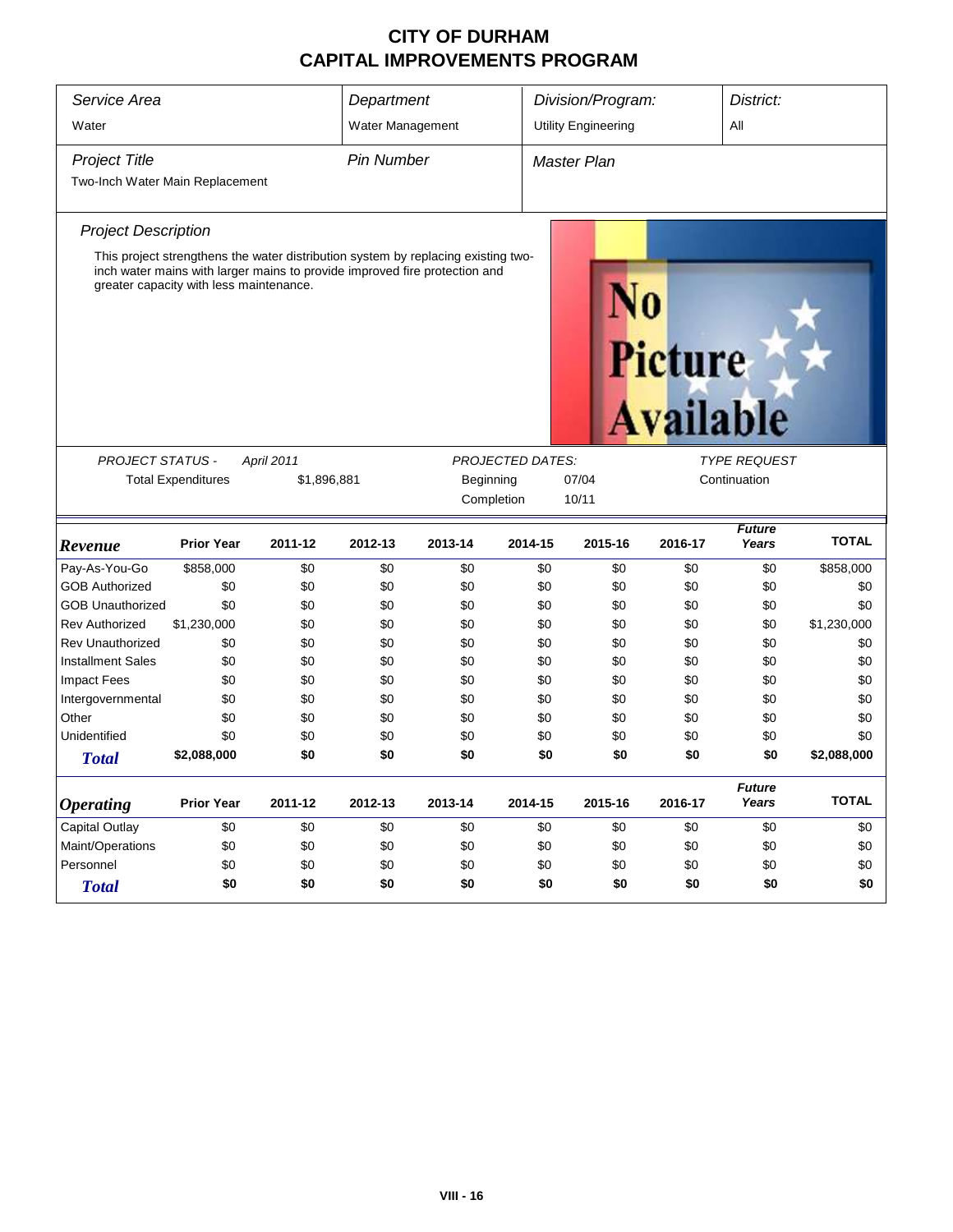| Service Area<br>Water                                                                                                                                                                                                                                                                                                                                              | Department                                                                                                    | Water Management |                   | Division/Program:       |                | District:<br>All   |                         |                                      |              |  |  |
|--------------------------------------------------------------------------------------------------------------------------------------------------------------------------------------------------------------------------------------------------------------------------------------------------------------------------------------------------------------------|---------------------------------------------------------------------------------------------------------------|------------------|-------------------|-------------------------|----------------|--------------------|-------------------------|--------------------------------------|--------------|--|--|
| <b>Project Title</b>                                                                                                                                                                                                                                                                                                                                               |                                                                                                               |                  | <b>Pin Number</b> |                         |                | <b>Master Plan</b> |                         |                                      |              |  |  |
| Water Distribution System Rehabilitation                                                                                                                                                                                                                                                                                                                           |                                                                                                               |                  |                   |                         |                |                    |                         |                                      |              |  |  |
|                                                                                                                                                                                                                                                                                                                                                                    |                                                                                                               |                  |                   |                         |                |                    |                         |                                      |              |  |  |
| <b>Project Description</b>                                                                                                                                                                                                                                                                                                                                         |                                                                                                               |                  |                   |                         |                |                    |                         |                                      |              |  |  |
| This project involves condition assesment, rehabilitation and replacement of<br>the City's Water Distribution System. Mains, valves, hydrants and pump<br>stations are inspected and analyzed, for decisions on appropriate methods of<br>rehabiltation or replacement of vital infrastructure. This is an on-going program.<br><b>Picture</b><br><b>Available</b> |                                                                                                               |                  |                   |                         |                |                    |                         |                                      |              |  |  |
|                                                                                                                                                                                                                                                                                                                                                                    |                                                                                                               |                  |                   |                         |                |                    |                         |                                      |              |  |  |
| PROJECT STATUS -                                                                                                                                                                                                                                                                                                                                                   |                                                                                                               | April 2011       |                   | <b>PROJECTED DATES:</b> |                |                    | <b>TYPE REQUEST</b>     |                                      |              |  |  |
|                                                                                                                                                                                                                                                                                                                                                                    | <b>Total Expenditures</b>                                                                                     |                  | \$9,209,285       | Beginning               | 12/04<br>12/24 |                    | Continuation            |                                      |              |  |  |
| Completion                                                                                                                                                                                                                                                                                                                                                         |                                                                                                               |                  |                   |                         |                |                    |                         |                                      |              |  |  |
| <b>Appropriation</b>                                                                                                                                                                                                                                                                                                                                               | <b>Prior Year</b>                                                                                             | 2011-12          | 2012-13           | 2013-14                 | 2014-15        | 2015-16            | 2016-17                 | <b>Future</b><br>Years               | <b>TOTAL</b> |  |  |
| Planning/Design                                                                                                                                                                                                                                                                                                                                                    | \$1,700,000                                                                                                   | \$0              | \$0               | \$0                     | \$0            | \$0                | \$0                     | \$0                                  | \$1,700,000  |  |  |
| Land                                                                                                                                                                                                                                                                                                                                                               | \$0                                                                                                           | \$0              | \$0               | \$0                     | \$0            | \$0                | \$0                     | \$0                                  | \$0          |  |  |
| Construction                                                                                                                                                                                                                                                                                                                                                       | 21,000,000                                                                                                    | \$2,000,000      | \$7,000,000       | \$7,000,000             | \$7,000,000    | \$7,000,000        | \$7,000,000             | 14,000,000                           | 72,000,000   |  |  |
| Equip/Furnishings                                                                                                                                                                                                                                                                                                                                                  | \$0                                                                                                           | \$0              | \$0               | \$0                     | \$0            | \$0                | \$0                     | \$0                                  | \$0          |  |  |
| Contingency                                                                                                                                                                                                                                                                                                                                                        | \$0                                                                                                           | \$0              | \$0               | \$0                     | \$0            | \$0                | \$0                     | \$0                                  | \$0          |  |  |
| <b>Total</b>                                                                                                                                                                                                                                                                                                                                                       | \$22,700,000                                                                                                  | \$2,000,000      | \$7,000,000       | \$7,000,000             | \$7,000,000    |                    |                         | \$7,000,000 \$7,000,000 \$14,000,000 | \$73,700,000 |  |  |
| Revenue                                                                                                                                                                                                                                                                                                                                                            | <b>Prior Year</b>                                                                                             | 2011-12          | 2012-13           | 2013-14                 | 2014-15        | 2015-16            | 2016-17                 | <b>Future</b><br>Years               | <b>TOTAL</b> |  |  |
| Pay-As-You-Go                                                                                                                                                                                                                                                                                                                                                      | 10,778,341                                                                                                    | \$0              | \$0               | \$0                     | \$0            | \$0                | \$0                     | \$0                                  | 10,778,341   |  |  |
| <b>GOB Authorized</b>                                                                                                                                                                                                                                                                                                                                              | \$1,700,000                                                                                                   | \$0              | \$0               | \$0                     | \$0            | \$0                | \$0                     | \$0                                  | \$1,700,000  |  |  |
| <b>GOB Unauthorized</b>                                                                                                                                                                                                                                                                                                                                            | \$0                                                                                                           | \$0              | \$0               | \$0                     | \$0            | \$0                | \$0                     | \$0                                  | \$0          |  |  |
| <b>Rev Authorized</b>                                                                                                                                                                                                                                                                                                                                              | \$0                                                                                                           | \$0              | \$0               | \$0                     | \$0            | \$0                | \$0                     | \$0                                  | \$0          |  |  |
| <b>Rev Unauthorized</b>                                                                                                                                                                                                                                                                                                                                            | \$9,721,659                                                                                                   | \$2,000,000      | \$5,000,000       | \$5,000,000             | \$5,000,000    |                    | \$5,000,000 \$5,000,000 | 10,000,000                           | 46,721,659   |  |  |
| <b>Installment Sales</b>                                                                                                                                                                                                                                                                                                                                           | \$0                                                                                                           | \$0              | \$0               | \$0                     | \$0            | \$0                | \$0                     | \$0                                  | \$0          |  |  |
| Impact Fees                                                                                                                                                                                                                                                                                                                                                        | \$0                                                                                                           | \$0              | \$0               | \$0                     | \$0            | \$0                | \$0                     | \$0                                  | \$0          |  |  |
| Intergovernmental                                                                                                                                                                                                                                                                                                                                                  | \$500,000                                                                                                     | \$0              | \$0               | \$0                     | \$0            | \$0                | \$0                     | \$0                                  | \$500,000    |  |  |
| Other                                                                                                                                                                                                                                                                                                                                                              | \$0                                                                                                           | \$0              | \$0               | \$0                     | \$0            | \$0                | \$0                     | \$0                                  | \$0          |  |  |
| Unidentified                                                                                                                                                                                                                                                                                                                                                       | \$0                                                                                                           | \$0              | \$2,000,000       | \$2,000,000             | \$2,000,000    |                    | \$2,000,000 \$2,000,000 | \$4,000,000                          | 14,000,000   |  |  |
| <b>Total</b>                                                                                                                                                                                                                                                                                                                                                       | \$22,700,000                                                                                                  | \$2,000,000      | \$7,000,000       | \$7,000,000             | \$7,000,000    |                    |                         | \$7,000,000 \$7,000,000 \$14,000,000 | \$73,700,000 |  |  |
| <i><b>Operating</b></i>                                                                                                                                                                                                                                                                                                                                            | <b>Future</b><br><b>Prior Year</b><br>2011-12<br>2012-13<br>2013-14<br>2014-15<br>2015-16<br>2016-17<br>Years |                  |                   |                         |                |                    | <b>TOTAL</b>            |                                      |              |  |  |
| <b>Capital Outlay</b>                                                                                                                                                                                                                                                                                                                                              | \$0                                                                                                           | \$0              | \$0               | \$0                     | \$0            | \$0                | \$0                     | \$0                                  | \$0          |  |  |
| Maint/Operations                                                                                                                                                                                                                                                                                                                                                   | \$0                                                                                                           | \$0              | \$0               | \$0                     | \$0            | \$0                | \$0                     | \$0                                  | \$0          |  |  |
| Personnel                                                                                                                                                                                                                                                                                                                                                          | \$0                                                                                                           | \$0              | \$0               | \$0                     |                | \$0                | \$0                     | \$0                                  | \$0          |  |  |
| <b>Total</b>                                                                                                                                                                                                                                                                                                                                                       | \$0<br>\$0<br>\$0<br>\$0<br>\$0<br>\$0<br>\$0<br>\$0<br>\$0<br>\$0                                            |                  |                   |                         |                |                    |                         |                                      |              |  |  |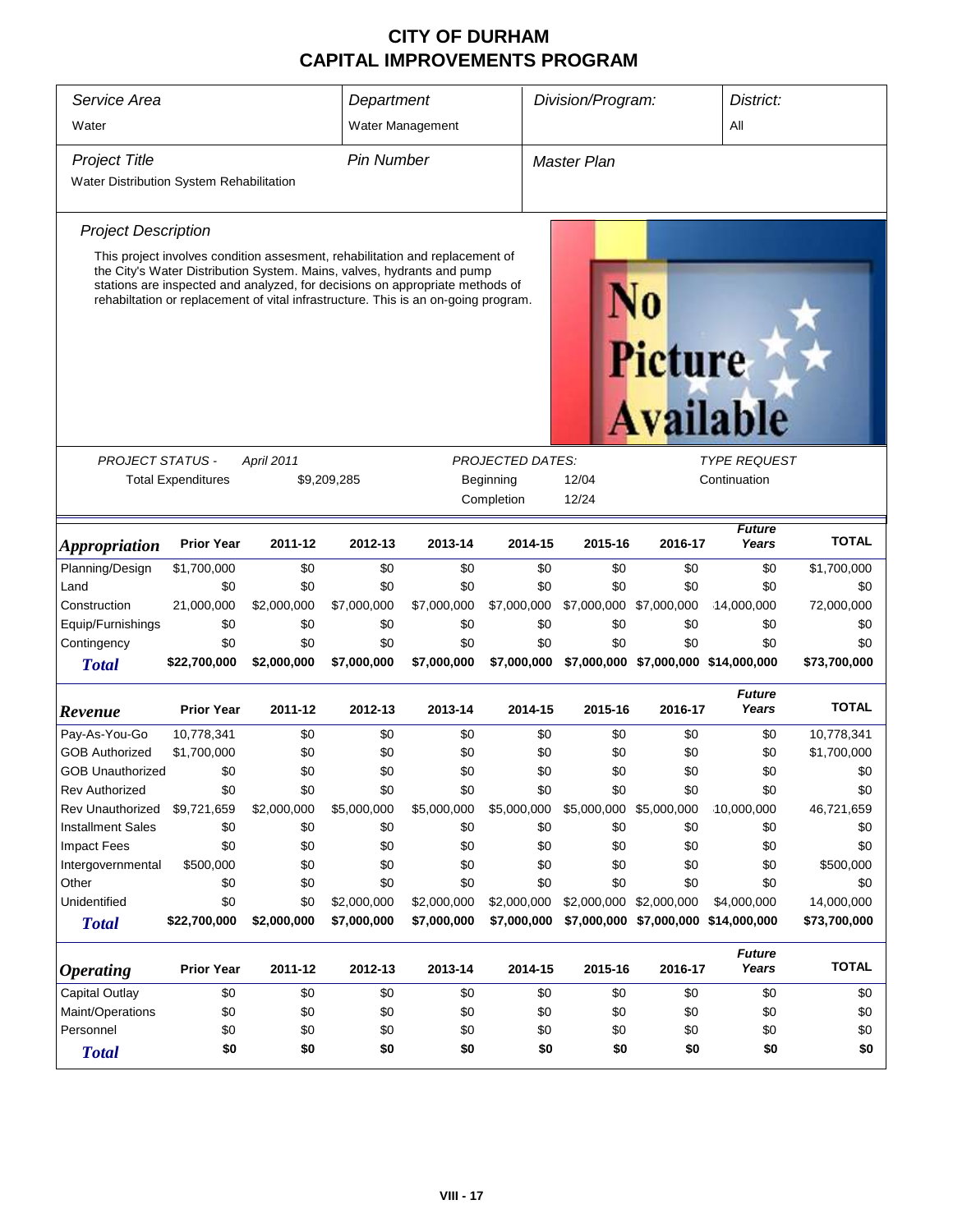| Service Area<br>Water                                                                                                                                                                                                                |                          |                                               |                    | Department<br><b>Public Works</b> |                                                    | Division/Program:<br>Engineering                             |         | District:<br>All       |                          |  |
|--------------------------------------------------------------------------------------------------------------------------------------------------------------------------------------------------------------------------------------|--------------------------|-----------------------------------------------|--------------------|-----------------------------------|----------------------------------------------------|--------------------------------------------------------------|---------|------------------------|--------------------------|--|
| <b>Project Title</b><br>Water Extensions & Improvements                                                                                                                                                                              |                          |                                               | <b>Pin Number</b>  |                                   |                                                    | <b>Master Plan</b><br>Water and Sewer Utility Strategic Plan |         |                        |                          |  |
| <b>Project Description</b>                                                                                                                                                                                                           |                          |                                               |                    |                                   |                                                    |                                                              |         |                        |                          |  |
| This ongoing program constructs water line extensions requested by petitions,<br>relocates water lines resulting from NCDOT projects, reimburses developers<br>for water improvements, and constructs lines to abate health hazards. |                          |                                               |                    |                                   |                                                    |                                                              |         |                        |                          |  |
|                                                                                                                                                                                                                                      |                          |                                               |                    |                                   |                                                    |                                                              |         |                        |                          |  |
| <b>PROJECT STATUS -</b><br><b>April 2011</b><br><b>Total Expenditures</b><br>\$8,625,791                                                                                                                                             |                          |                                               |                    |                                   | <b>PROJECTED DATES:</b><br>Beginning<br>Completion | <b>TYPE REQUEST</b><br>07/04<br>Continuation<br>07/19        |         |                        |                          |  |
| <i><b>Appropriation</b></i>                                                                                                                                                                                                          | <b>Prior Year</b>        | 2011-12                                       | 2012-13            | 2013-14                           | 2014-15                                            | 2015-16                                                      | 2016-17 | <b>Future</b><br>Years | <b>TOTAL</b>             |  |
| Planning/Design                                                                                                                                                                                                                      | \$109,424                | \$0                                           | \$0                | \$0                               | \$0                                                | \$0                                                          | \$0     | \$0                    | \$109,424                |  |
| Land                                                                                                                                                                                                                                 | \$0                      | \$0                                           | \$0                | \$0                               | \$0                                                | \$0                                                          | \$0     | \$0                    | \$0                      |  |
| Construction                                                                                                                                                                                                                         | 10,301,382               | \$1,250,000                                   | \$1,250,000        | \$1,250,000                       | \$1,250,000                                        | \$1,250,000 \$1,250,000                                      |         | \$2,500,000            | 20,301,382               |  |
| Equip/Furnishings                                                                                                                                                                                                                    | \$3,087                  | \$0                                           | \$0                | \$0                               | \$0                                                | \$0                                                          | \$0     | \$0                    | \$3,087                  |  |
| Contingency<br><b>Total</b>                                                                                                                                                                                                          | \$10,352<br>\$10,424,245 | \$0<br>\$1,250,000                            | \$0<br>\$1,250,000 | \$0<br>\$1,250,000                | \$0<br>\$1,250,000                                 | \$0<br>\$1,250,000 \$1,250,000                               | \$0     | \$0<br>\$2,500,000     | \$10,352<br>\$20,424,245 |  |
| Revenue                                                                                                                                                                                                                              | <b>Prior Year</b>        | 2011-12                                       | 2012-13            | 2013-14                           | 2014-15                                            | 2015-16                                                      | 2016-17 | <b>Future</b><br>Years | <b>TOTAL</b>             |  |
| Pay-As-You-Go                                                                                                                                                                                                                        | \$2,600,000              | \$1,250,000                                   | \$1,250,000        | \$1,250,000                       | \$1,250,000                                        | \$1,250,000 \$1,250,000                                      |         | \$2,500,000            | 12,600,000               |  |
| <b>GOB Authorized</b>                                                                                                                                                                                                                | \$400,000                | \$0                                           | \$0                | \$0                               | \$0                                                | \$0                                                          | \$0     | \$0                    | \$400,000                |  |
| <b>GOB Unauthorized</b>                                                                                                                                                                                                              | \$0                      | \$0                                           | \$0                | \$0                               | \$0                                                | \$0                                                          | \$0     | \$0                    | \$0                      |  |
| <b>Rev Authorized</b>                                                                                                                                                                                                                | \$1,650,000              | \$0                                           | \$0                | \$0                               | \$0                                                | \$0                                                          | \$0     | \$0                    | \$1,650,000              |  |
| Rev Unauthorized                                                                                                                                                                                                                     | \$3,250,000              | \$0                                           | \$0                | \$0                               | \$0                                                | \$0                                                          | \$0     | \$0                    | \$3,250,000              |  |
| <b>Installment Sales</b>                                                                                                                                                                                                             | \$0                      | \$0                                           | \$0                | \$0                               | \$0                                                | \$0                                                          | \$0     | \$0                    | \$0                      |  |
| <b>Impact Fees</b>                                                                                                                                                                                                                   | \$0                      | \$0                                           | \$0                | \$0                               | \$0                                                | \$0                                                          | \$0     | \$0                    | \$0                      |  |
| Intergovernmental                                                                                                                                                                                                                    | \$1,004,305              | \$0                                           | \$0                | \$0                               | \$0                                                | \$0                                                          | \$0     | \$0                    | \$1,004,305              |  |
| Other<br>Unidentified                                                                                                                                                                                                                | \$1,519,940              | \$0                                           | \$0                | \$0                               | \$0                                                | \$0                                                          | \$0     | \$0                    | \$1,519,940              |  |
| <b>Total</b>                                                                                                                                                                                                                         | \$0<br>\$10,424,245      | \$0<br>\$1,250,000                            | \$0<br>\$1,250,000 | \$0<br>\$1,250,000                | \$0<br>\$1,250,000                                 | \$0<br>\$1,250,000 \$1,250,000                               | \$0     | \$0<br>\$2,500,000     | \$0<br>\$20,424,245      |  |
| <i><b>Operating</b></i>                                                                                                                                                                                                              | <b>Prior Year</b>        | 2011-12                                       | 2012-13            | 2013-14                           | 2014-15                                            | 2015-16                                                      | 2016-17 | <b>Future</b><br>Years | <b>TOTAL</b>             |  |
| <b>Capital Outlay</b>                                                                                                                                                                                                                | \$0                      | \$0                                           | \$0                | \$0                               | \$0                                                | \$0                                                          | \$0     | \$0                    | \$0                      |  |
| Maint/Operations                                                                                                                                                                                                                     | \$0                      | \$0                                           | \$0                | \$0                               | \$0                                                | \$0                                                          | \$0     | \$0                    | \$0                      |  |
| Personnel                                                                                                                                                                                                                            | \$0                      | \$0                                           | \$0                | \$0                               | \$0                                                | \$0                                                          | \$0     | \$0                    | \$0                      |  |
| <b>Total</b>                                                                                                                                                                                                                         | \$0                      | \$0<br>\$0<br>\$0<br>\$0<br>\$0<br>\$0<br>\$0 |                    |                                   |                                                    |                                                              |         |                        |                          |  |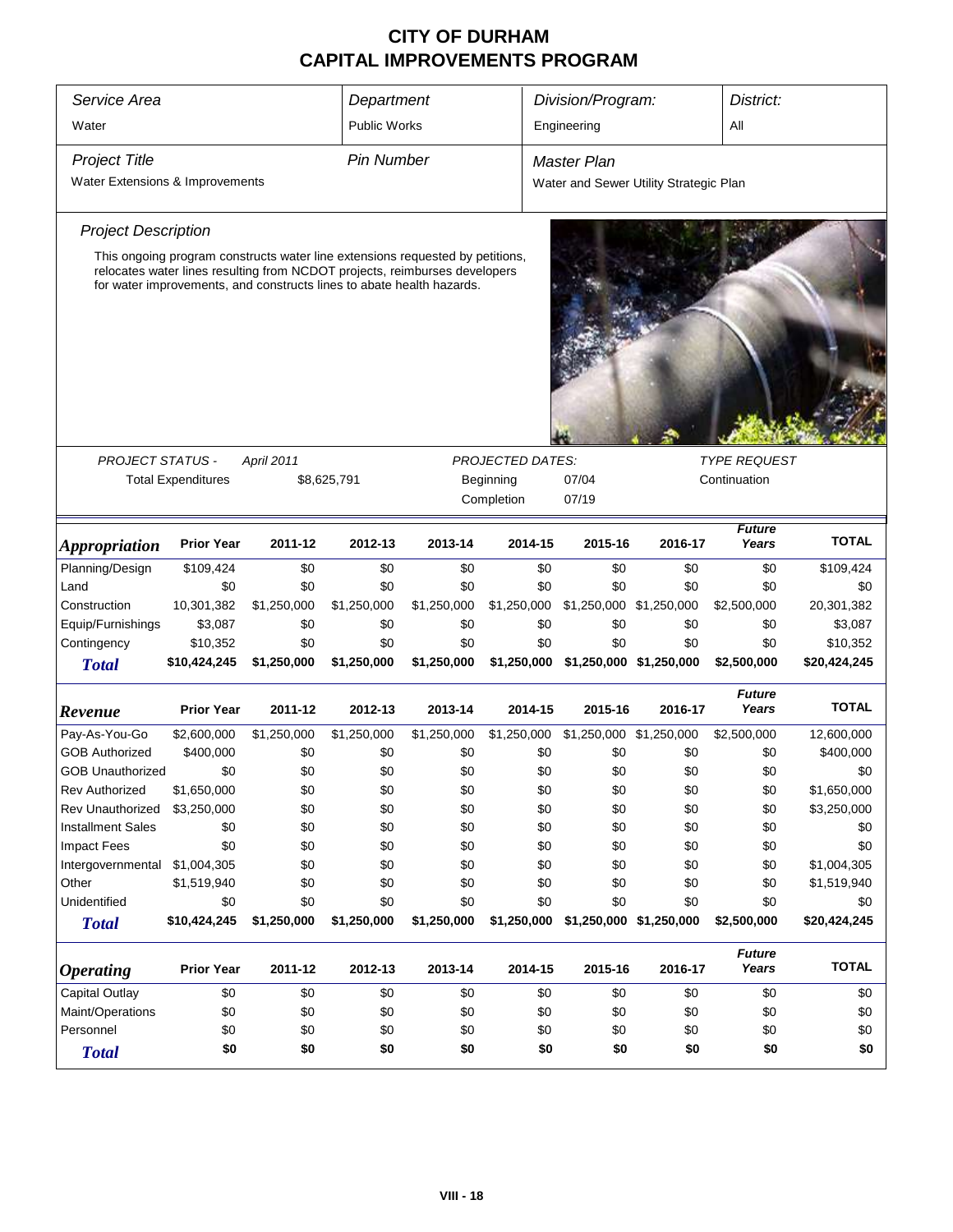| Service Area<br>Water                                                                                                                                                                   |                           |                     | Department        | Water Management |             | Division/Program:                      |                         | District:<br>2         |              |
|-----------------------------------------------------------------------------------------------------------------------------------------------------------------------------------------|---------------------------|---------------------|-------------------|------------------|-------------|----------------------------------------|-------------------------|------------------------|--------------|
| <b>Project Title</b>                                                                                                                                                                    |                           |                     | <b>Pin Number</b> |                  |             | <b>Master Plan</b>                     |                         |                        |              |
| <b>Water Facilities Rehabilation</b>                                                                                                                                                    |                           |                     | 0835-04-72-4043   |                  |             | Water and Sewer Utility Strategic Plan |                         |                        |              |
| <b>Project Description</b>                                                                                                                                                              |                           |                     |                   |                  |             |                                        |                         |                        |              |
| This project is to maintain the infrastructure at the water faciities, enhance the<br>current operation, and maintain compliance with State regulations.<br>Picture<br><b>Available</b> |                           |                     |                   |                  |             |                                        |                         |                        |              |
| <b>PROJECT STATUS -</b><br>April 2011<br><b>PROJECTED DATES:</b><br><b>TYPE REQUEST</b>                                                                                                 |                           |                     |                   |                  |             |                                        |                         |                        |              |
|                                                                                                                                                                                         | <b>Total Expenditures</b> |                     | \$4,302,191       |                  | Beginning   | 12/09                                  |                         | Continuation           |              |
|                                                                                                                                                                                         |                           | Completion<br>12/18 |                   |                  |             |                                        |                         |                        |              |
| <i><b>Appropriation</b></i>                                                                                                                                                             | <b>Prior Year</b>         | 2011-12             | 2012-13           | 2013-14          | 2014-15     | 2015-16                                | 2016-17                 | <b>Future</b><br>Years | <b>TOTAL</b> |
| Planning/Design                                                                                                                                                                         | \$1,356,000               | \$0                 | \$0               | \$0              | \$0         | \$0                                    | \$0                     | \$0                    | \$1,356,000  |
| Land                                                                                                                                                                                    | \$0                       | \$0                 | \$0               | \$0              | \$0         | \$0                                    | \$0                     | \$0                    | \$0          |
| Construction                                                                                                                                                                            | 19,163,000                | \$3,190,000         | \$1,603,000       | \$1,300,000      | \$1,700,000 | \$1,300,000 \$1,300,000                |                         | \$2,600,000            | 32,156,000   |
| Equip/Furnishings                                                                                                                                                                       | \$0                       | \$0                 | \$0               | \$0              | \$0         | \$0                                    | \$0                     | \$0                    | \$0          |
| Contingency                                                                                                                                                                             | \$785,000                 | \$0                 | \$0               | \$0              | \$0         | \$0                                    | \$0                     | \$0                    | \$785,000    |
| <b>Total</b>                                                                                                                                                                            | \$21,304,000              | \$3,190,000         | \$1,603,000       | \$1,300,000      | \$1,700,000 | \$1,300,000 \$1,300,000                |                         | \$2,600,000            | \$34,297,000 |
| Revenue                                                                                                                                                                                 | <b>Prior Year</b>         | 2011-12             | 2012-13           | 2013-14          | 2014-15     | 2015-16                                | 2016-17                 | <b>Future</b><br>Years | <b>TOTAL</b> |
| Pay-As-You-Go                                                                                                                                                                           | \$1,510,777               | \$0                 | \$0               | \$0              | \$0         | \$0                                    | \$0                     | \$0                    | \$1,510,777  |
| <b>GOB Authorized</b>                                                                                                                                                                   | \$0                       | \$0                 | \$0               | \$0              | \$0         | \$0                                    | \$0                     | \$0                    | \$0          |
| <b>GOB Unauthorized</b>                                                                                                                                                                 | \$0                       | \$0                 | \$0               | \$0              | \$0         | \$0                                    | \$0                     | \$0                    | \$0          |
| <b>Rev Authorized</b>                                                                                                                                                                   | \$0                       | \$0                 | \$0               | \$0              | \$0         | \$0                                    | \$0                     | \$0                    | \$0          |
| Rev Unauthorized                                                                                                                                                                        | 19,793,223                | \$3,190,000         | \$1,603,000       | \$1,300,000      | \$1,700,000 | \$1,300,000 \$1,300,000                |                         | \$2,600,000            | 32,786,223   |
| <b>Installment Sales</b>                                                                                                                                                                | \$0                       | \$0                 | \$0               | \$0              | \$0         | \$0                                    | \$0                     | \$0                    | \$0          |
| <b>Impact Fees</b>                                                                                                                                                                      | \$0                       | \$0                 | \$0               | \$0              | \$0         | \$0                                    | \$0                     | \$0                    | \$0          |
| Intergovernmental                                                                                                                                                                       | \$0                       | \$0                 | \$0               | \$0              | \$0         | \$0                                    | \$0                     | \$0                    | \$0          |
| Other                                                                                                                                                                                   | \$0                       | \$0                 | \$0               | \$0              | \$0         | \$0                                    | \$0                     | \$0                    | \$0          |
| Unidentified                                                                                                                                                                            | \$0                       | \$0                 | \$0               | \$0              | \$0         | \$0                                    | \$0                     | \$0                    | \$0          |
| <b>Total</b>                                                                                                                                                                            | \$21,304,000              | \$3,190,000         | \$1,603,000       | \$1,300,000      | \$1,700,000 |                                        | \$1,300,000 \$1,300,000 | \$2,600,000            | \$34,297,000 |
| <b>Operating</b>                                                                                                                                                                        | <b>Prior Year</b>         | 2011-12             | 2012-13           | 2013-14          | 2014-15     | 2015-16                                | 2016-17                 | <b>Future</b><br>Years | <b>TOTAL</b> |
| <b>Capital Outlay</b>                                                                                                                                                                   | \$0                       | \$0                 | \$0               | \$0              | \$0         | \$0                                    | \$0                     | \$0                    | \$0          |
| Maint/Operations                                                                                                                                                                        | \$0                       | \$0                 | \$0               | \$0              | \$0         | \$0                                    | \$0                     | \$0                    | \$0          |
| Personnel                                                                                                                                                                               | \$0                       | \$0                 | \$0               | \$0              | \$0         | \$0                                    | \$0                     | \$0                    | \$0          |
| <b>Total</b>                                                                                                                                                                            | \$0                       | \$0                 | \$0               | \$0              | \$0         | \$0                                    | \$0                     | \$0                    | \$0          |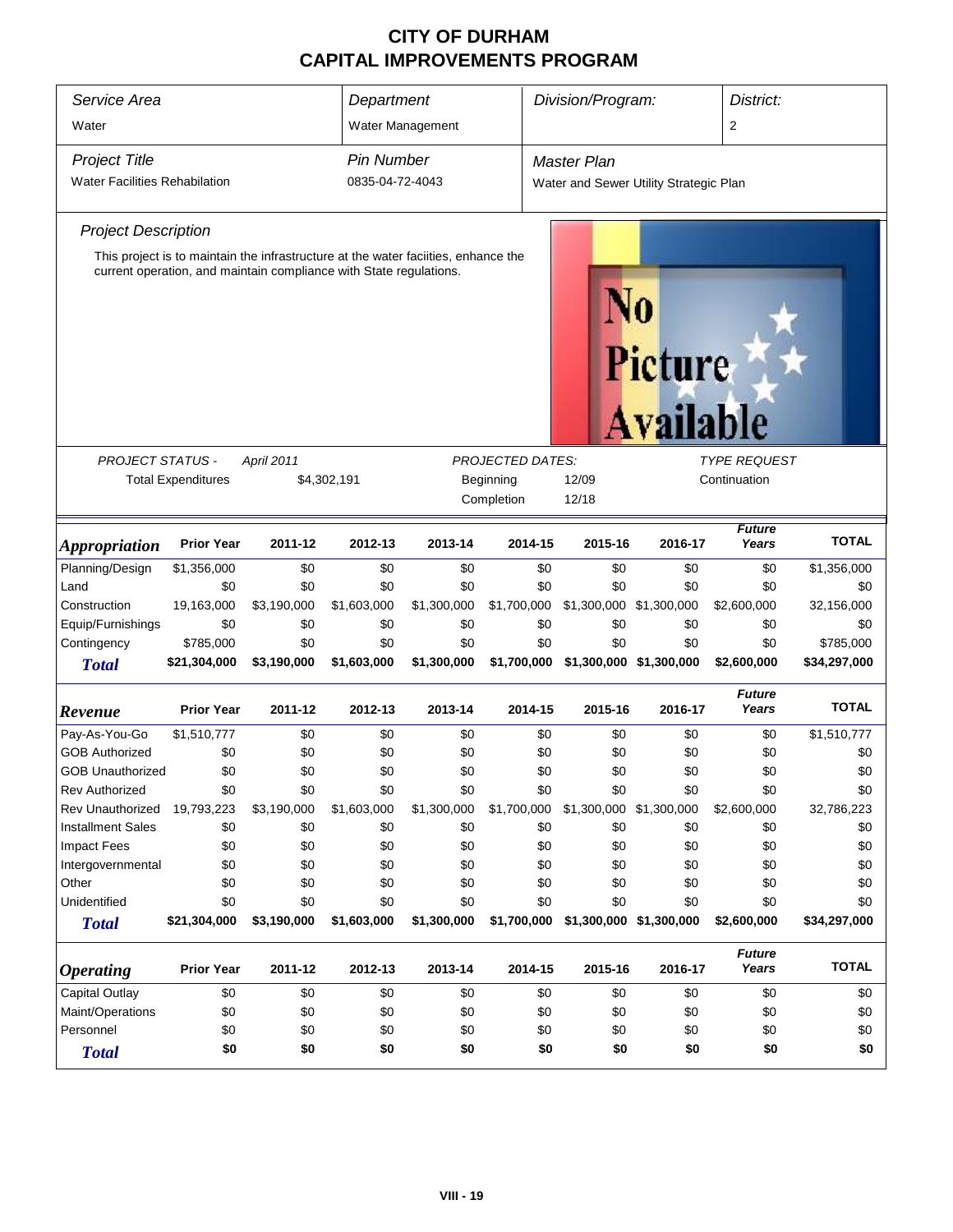| Service Area<br>Water         |                                                                                                                                                                                                                                                                                                                                                                                                     | Department<br>Water Management |                   | Division/Program: |         |                                                | District:<br>$\overline{2}$ |                        |              |  |
|-------------------------------|-----------------------------------------------------------------------------------------------------------------------------------------------------------------------------------------------------------------------------------------------------------------------------------------------------------------------------------------------------------------------------------------------------|--------------------------------|-------------------|-------------------|---------|------------------------------------------------|-----------------------------|------------------------|--------------|--|
| <b>Project Title</b>          |                                                                                                                                                                                                                                                                                                                                                                                                     |                                | <b>Pin Number</b> |                   |         | Master Plan                                    |                             |                        |              |  |
| Water Regulatory Improvements |                                                                                                                                                                                                                                                                                                                                                                                                     |                                |                   |                   |         | Water and Sewer Strategic Plan                 |                             |                        |              |  |
| <b>Project Description</b>    |                                                                                                                                                                                                                                                                                                                                                                                                     |                                |                   |                   |         |                                                |                             |                        |              |  |
| to be in place by 2011.       | This project consists of Long Term Enhanced Surface Treatment Rule and<br>Safe Drinking Water Act Stage II Disinfection By-Product Rule Improvements<br>that are a result of compliance with new regulations. The projects involve the<br>installation of ultraviolet disinfection, ozone and other ancillary facility<br>improvements at both water treatment plants. The treatment processes need |                                |                   |                   |         | Picture<br><b>Available</b>                    |                             |                        |              |  |
| <b>PROJECT STATUS -</b>       |                                                                                                                                                                                                                                                                                                                                                                                                     | April 2011                     |                   |                   |         | <b>TYPE REQUEST</b><br><b>PROJECTED DATES:</b> |                             |                        |              |  |
|                               | <b>Total Expenditures</b>                                                                                                                                                                                                                                                                                                                                                                           | \$3,926,043                    |                   | Beginning         |         | 12/07                                          | New                         |                        |              |  |
|                               |                                                                                                                                                                                                                                                                                                                                                                                                     |                                |                   | Completion        |         | 12/12                                          |                             |                        |              |  |
| <i><b>Appropriation</b></i>   | <b>Prior Year</b>                                                                                                                                                                                                                                                                                                                                                                                   | 2011-12                        | 2012-13           | 2013-14           | 2014-15 | 2015-16                                        | 2016-17                     | <b>Future</b><br>Years | <b>TOTAL</b> |  |
| Planning/Design               | \$6,000,000                                                                                                                                                                                                                                                                                                                                                                                         | \$0                            | \$0               | \$0               | \$0     | \$0                                            | \$0                         | \$0                    | \$6,000,000  |  |
| Land                          | \$0                                                                                                                                                                                                                                                                                                                                                                                                 | \$0                            | \$0               | \$0               | \$0     | \$0                                            | \$0                         | \$0                    | \$0          |  |
| Construction                  | 24,768,000                                                                                                                                                                                                                                                                                                                                                                                          | \$0                            | \$0               | \$0               | \$0     | \$0                                            | \$0                         | \$0                    | 24,768,000   |  |
| Equip/Furnishings             | \$0                                                                                                                                                                                                                                                                                                                                                                                                 | \$0                            | \$0               | \$0               | \$0     | \$0                                            | \$0                         | \$0                    | \$0          |  |
| Contingency                   | \$3,000,000                                                                                                                                                                                                                                                                                                                                                                                         | \$0                            | \$0               | \$0               | \$0     | \$0                                            | \$0                         | \$0                    | \$3,000,000  |  |
| <b>Total</b>                  | \$33,768,000                                                                                                                                                                                                                                                                                                                                                                                        | \$0                            | \$0               | \$0               | \$0     | \$0                                            | \$0                         | \$0                    | \$33,768,000 |  |
| Revenue                       | <b>Prior Year</b>                                                                                                                                                                                                                                                                                                                                                                                   | 2011-12                        | 2012-13           | 2013-14           | 2014-15 | 2015-16                                        | 2016-17                     | <b>Future</b><br>Years | <b>TOTAL</b> |  |
| Pay-As-You-Go                 | \$2,260,000                                                                                                                                                                                                                                                                                                                                                                                         | \$0                            | \$0               | \$0               | \$0     | \$0                                            | \$0                         | \$0                    | \$2,260,000  |  |
| <b>GOB Authorized</b>         | \$0                                                                                                                                                                                                                                                                                                                                                                                                 | \$0                            | \$0               | \$0               | \$0     | \$0                                            | \$0                         | \$0                    | \$0          |  |
| <b>GOB Unauthorized</b>       | \$0                                                                                                                                                                                                                                                                                                                                                                                                 | \$0                            | \$0               | \$0               | \$0     | \$0                                            | \$0                         | \$0                    | \$0          |  |
| <b>Rev Authorized</b>         | \$0                                                                                                                                                                                                                                                                                                                                                                                                 | \$0                            | \$0               | \$0               | \$0     | \$0                                            | \$0                         | \$0                    | \$0          |  |
| <b>Rev Unauthorized</b>       | 31,508,000                                                                                                                                                                                                                                                                                                                                                                                          | \$0                            | \$0               | \$0               | \$0     | \$0                                            | \$0                         | \$0                    | 31,508,000   |  |
| <b>Installment Sales</b>      | \$0                                                                                                                                                                                                                                                                                                                                                                                                 | \$0                            | \$0               | \$0               | \$0     | \$0                                            | \$0                         | \$0                    | \$0          |  |
| <b>Impact Fees</b>            | \$0                                                                                                                                                                                                                                                                                                                                                                                                 | \$0                            | \$0               | \$0               | \$0     | \$0                                            | \$0                         | \$0                    | \$0          |  |
| Intergovernmental             | \$0                                                                                                                                                                                                                                                                                                                                                                                                 | \$0                            | \$0               | \$0               | \$0     | \$0                                            | \$0                         | \$0                    | \$0          |  |
| Other                         | \$0                                                                                                                                                                                                                                                                                                                                                                                                 | \$0                            | \$0               | \$0               | \$0     | \$0                                            | \$0                         | \$0                    | \$0          |  |
| Unidentified                  | \$0                                                                                                                                                                                                                                                                                                                                                                                                 | \$0                            | \$0               | \$0               | \$0     | \$0                                            | \$0                         | \$0                    | \$0          |  |
| <b>Total</b>                  | \$33,768,000                                                                                                                                                                                                                                                                                                                                                                                        | \$0                            | \$0               | \$0               | \$0     | \$0                                            | \$0                         | \$0                    | \$33,768,000 |  |
| <b>Operating</b>              | <b>Prior Year</b>                                                                                                                                                                                                                                                                                                                                                                                   | 2011-12                        | 2012-13           | 2013-14           | 2014-15 | 2015-16                                        | 2016-17                     | <b>Future</b><br>Years | <b>TOTAL</b> |  |
| Capital Outlay                | \$0                                                                                                                                                                                                                                                                                                                                                                                                 | \$0                            | \$0               | \$0               | \$0     | \$0                                            | \$0                         | \$0                    | \$0          |  |
| Maint/Operations              | \$0                                                                                                                                                                                                                                                                                                                                                                                                 | \$0                            | \$0               | \$0               | \$0     | \$0                                            | \$0                         | \$0                    | \$0          |  |
| Personnel                     | \$0                                                                                                                                                                                                                                                                                                                                                                                                 | \$0                            | \$0               | \$0               | \$0     | \$0                                            | \$0                         | \$0                    | \$0          |  |
| <b>Total</b>                  | \$0                                                                                                                                                                                                                                                                                                                                                                                                 | \$0                            | \$0               | \$0               | \$0     | \$0                                            | \$0                         | \$0                    | \$0          |  |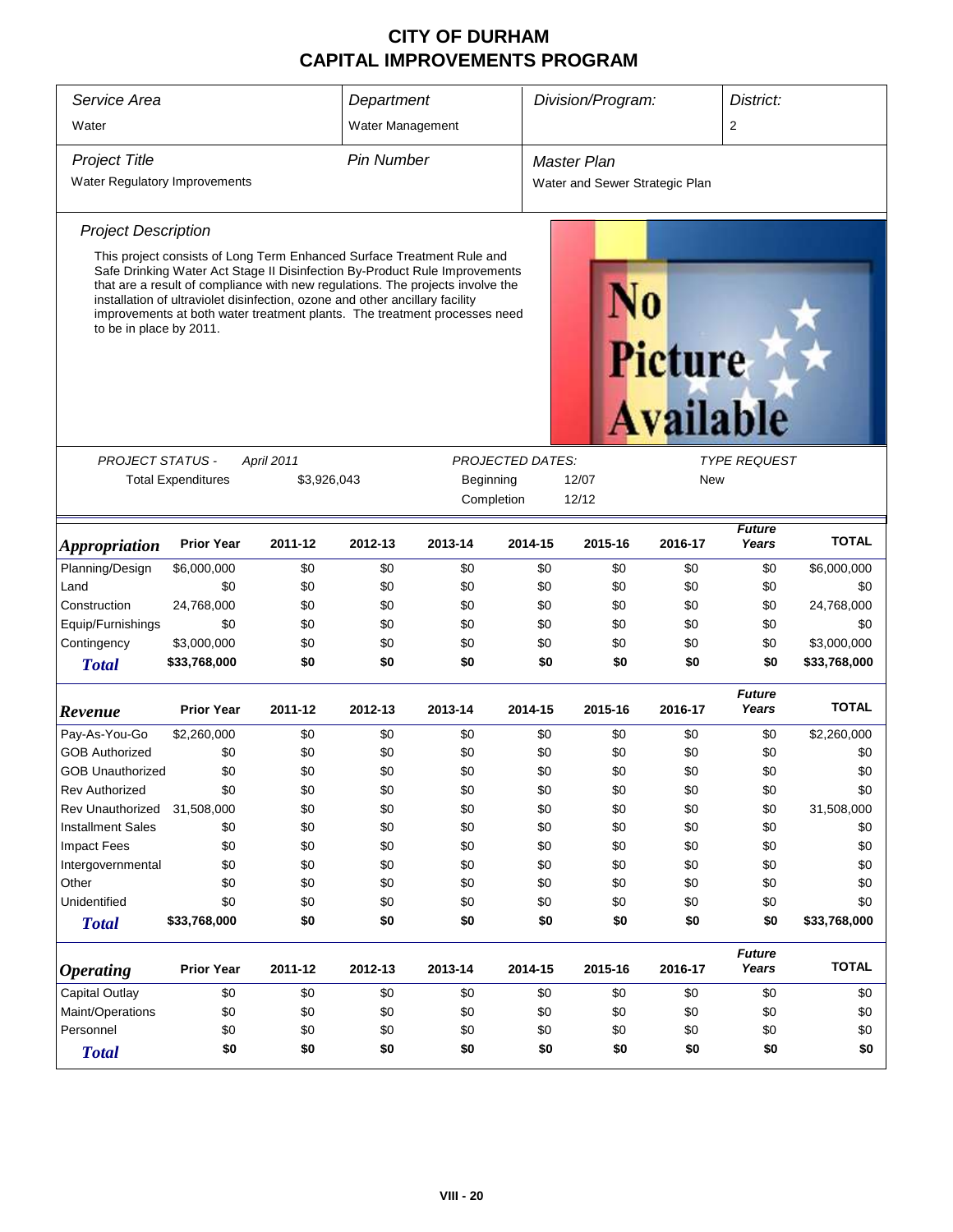| Service Area                |                           |             | Department                                                                                                                                                                                                                            |                         |             | Division/Program:  |                                        |                        | District:    |  |
|-----------------------------|---------------------------|-------------|---------------------------------------------------------------------------------------------------------------------------------------------------------------------------------------------------------------------------------------|-------------------------|-------------|--------------------|----------------------------------------|------------------------|--------------|--|
| Water                       |                           |             |                                                                                                                                                                                                                                       | Water Management        |             |                    |                                        | All                    |              |  |
| <b>Project Title</b>        |                           |             | <b>Pin Number</b>                                                                                                                                                                                                                     |                         |             | <b>Master Plan</b> |                                        |                        |              |  |
| Water Residuals Handling    |                           |             |                                                                                                                                                                                                                                       |                         |             |                    | Water and Sewer Utility Strategic Plan |                        |              |  |
|                             |                           |             |                                                                                                                                                                                                                                       |                         |             |                    |                                        |                        |              |  |
| <b>Project Description</b>  |                           |             |                                                                                                                                                                                                                                       |                         |             |                    |                                        |                        |              |  |
|                             |                           |             | This project will add facilities at both water treatment plants for residuals                                                                                                                                                         |                         |             |                    |                                        |                        |              |  |
|                             |                           |             | management. Facilities will include thickening, dewatering, and disposal of<br>solids residuals from the water treatment process. This project will enhance<br>the current operations and maintain compliance with State regulations. |                         |             |                    |                                        |                        |              |  |
|                             |                           |             |                                                                                                                                                                                                                                       |                         |             |                    | <b>Picture</b><br><b>Available</b>     |                        |              |  |
|                             |                           |             |                                                                                                                                                                                                                                       |                         |             |                    |                                        |                        |              |  |
| <b>PROJECT STATUS -</b>     |                           | April 2011  |                                                                                                                                                                                                                                       | <b>PROJECTED DATES:</b> |             |                    | <b>TYPE REQUEST</b>                    |                        |              |  |
|                             | <b>Total Expenditures</b> |             | \$0                                                                                                                                                                                                                                   |                         | Beginning   | 07/11              | New                                    |                        |              |  |
|                             |                           |             |                                                                                                                                                                                                                                       |                         | Completion  | 07/19              |                                        |                        |              |  |
|                             |                           |             |                                                                                                                                                                                                                                       |                         |             |                    |                                        | <b>Future</b>          |              |  |
| <i><b>Appropriation</b></i> | <b>Prior Year</b>         | 2011-12     | 2012-13                                                                                                                                                                                                                               | 2013-14                 | 2014-15     | 2015-16            | 2016-17                                | Years                  | <b>TOTAL</b> |  |
| Planning/Design             | \$0                       | \$5,250,000 | \$0                                                                                                                                                                                                                                   | \$2,260,000             | \$0         | \$600,000          | \$0                                    | \$0                    | \$8,110,000  |  |
| Land                        | \$0                       | \$0         | \$0                                                                                                                                                                                                                                   | \$0                     | \$0         | \$0                | \$0                                    | \$0                    | \$0          |  |
| Construction                | \$0                       | \$0         | 24,000,000                                                                                                                                                                                                                            | \$0                     | \$9,000,000 | \$0                | \$3,700,000                            | \$0                    | 36,700,000   |  |
| Equip/Furnishings           | \$0                       | \$0         | \$0                                                                                                                                                                                                                                   | \$0                     | \$0         | \$0                | \$0                                    | \$0                    | \$0          |  |
| Contingency                 | \$0                       | \$0         | \$2,400,000                                                                                                                                                                                                                           | \$0                     | \$900,000   | \$0                | \$370,000                              | \$0                    | \$3,670,000  |  |
| <b>Total</b>                | \$0                       | \$5,250,000 | \$26,400,000                                                                                                                                                                                                                          | \$2,260,000             | \$9,900,000 | \$600,000          | \$4,070,000                            | \$0                    | \$48,480,000 |  |
| Revenue                     | <b>Prior Year</b>         | 2011-12     | 2012-13                                                                                                                                                                                                                               | 2013-14                 | 2014-15     | 2015-16            | 2016-17                                | <b>Future</b><br>Years | <b>TOTAL</b> |  |
| Pay-As-You-Go               | \$0                       | \$0         | \$0                                                                                                                                                                                                                                   | \$0                     | \$0         | \$0                | \$0                                    | \$0                    | \$0          |  |
| <b>GOB Authorized</b>       | \$0                       | \$0         | \$0                                                                                                                                                                                                                                   | \$0                     | \$0         | \$0                | \$0                                    | \$0                    | \$0          |  |
| <b>GOB Unauthorized</b>     | \$0                       | \$0         | \$0                                                                                                                                                                                                                                   | \$0                     | \$0         | \$0                | \$0                                    | \$0                    | \$0          |  |
| <b>Rev Authorized</b>       | \$0                       | \$0         | \$0                                                                                                                                                                                                                                   | \$0                     | \$0         | \$0                | \$0                                    | \$0                    | \$0          |  |
| <b>Rev Unauthorized</b>     | \$0                       | \$5,250,000 | 26,400,000                                                                                                                                                                                                                            | \$2,260,000             | \$9,900,000 |                    | \$600,000 \$4,070,000                  | \$0                    | 48,480,000   |  |
| <b>Installment Sales</b>    | \$0                       | \$0         | \$0                                                                                                                                                                                                                                   | \$0                     | \$0         | \$0                | \$0                                    | \$0                    | \$0          |  |
| <b>Impact Fees</b>          | \$0                       | \$0         | \$0                                                                                                                                                                                                                                   | \$0                     | \$0         | \$0                | \$0                                    | \$0                    | \$0          |  |
| Intergovernmental           | \$0                       | \$0         | \$0                                                                                                                                                                                                                                   | \$0                     | \$0         | \$0                | \$0                                    | \$0                    | \$0          |  |
| Other                       | \$0                       | \$0         | \$0                                                                                                                                                                                                                                   | \$0                     | \$0         | \$0                | \$0                                    | \$0                    | \$0          |  |
| Unidentified                | \$0                       | \$0         | \$0                                                                                                                                                                                                                                   | \$0                     | \$0         | \$0                | \$0                                    | \$0                    | \$0          |  |
| <b>Total</b>                | \$0                       |             | \$5,250,000 \$26,400,000                                                                                                                                                                                                              | \$2,260,000             | \$9,900,000 |                    | \$600,000 \$4,070,000                  | \$0                    | \$48,480,000 |  |
| <b>Operating</b>            | <b>Prior Year</b>         | 2011-12     | 2012-13                                                                                                                                                                                                                               | 2013-14                 | 2014-15     | 2015-16            | 2016-17                                | <b>Future</b><br>Years | <b>TOTAL</b> |  |
| <b>Capital Outlay</b>       | \$0                       | \$0         | \$0                                                                                                                                                                                                                                   | \$0                     | \$0         | \$0                | \$0                                    | \$0                    | \$0          |  |
| Maint/Operations            | \$0                       | \$0         | \$0                                                                                                                                                                                                                                   | \$0                     | \$0         | \$0                | \$0                                    | \$0                    | \$0          |  |
| Personnel                   | \$0                       | \$0         | \$0                                                                                                                                                                                                                                   | \$0                     | \$0         | \$0                | \$0                                    | \$0                    | \$0          |  |
| <b>Total</b>                | \$0                       | \$0         | \$0                                                                                                                                                                                                                                   | \$0                     | \$0         | \$0                | \$0                                    | \$0                    | \$0          |  |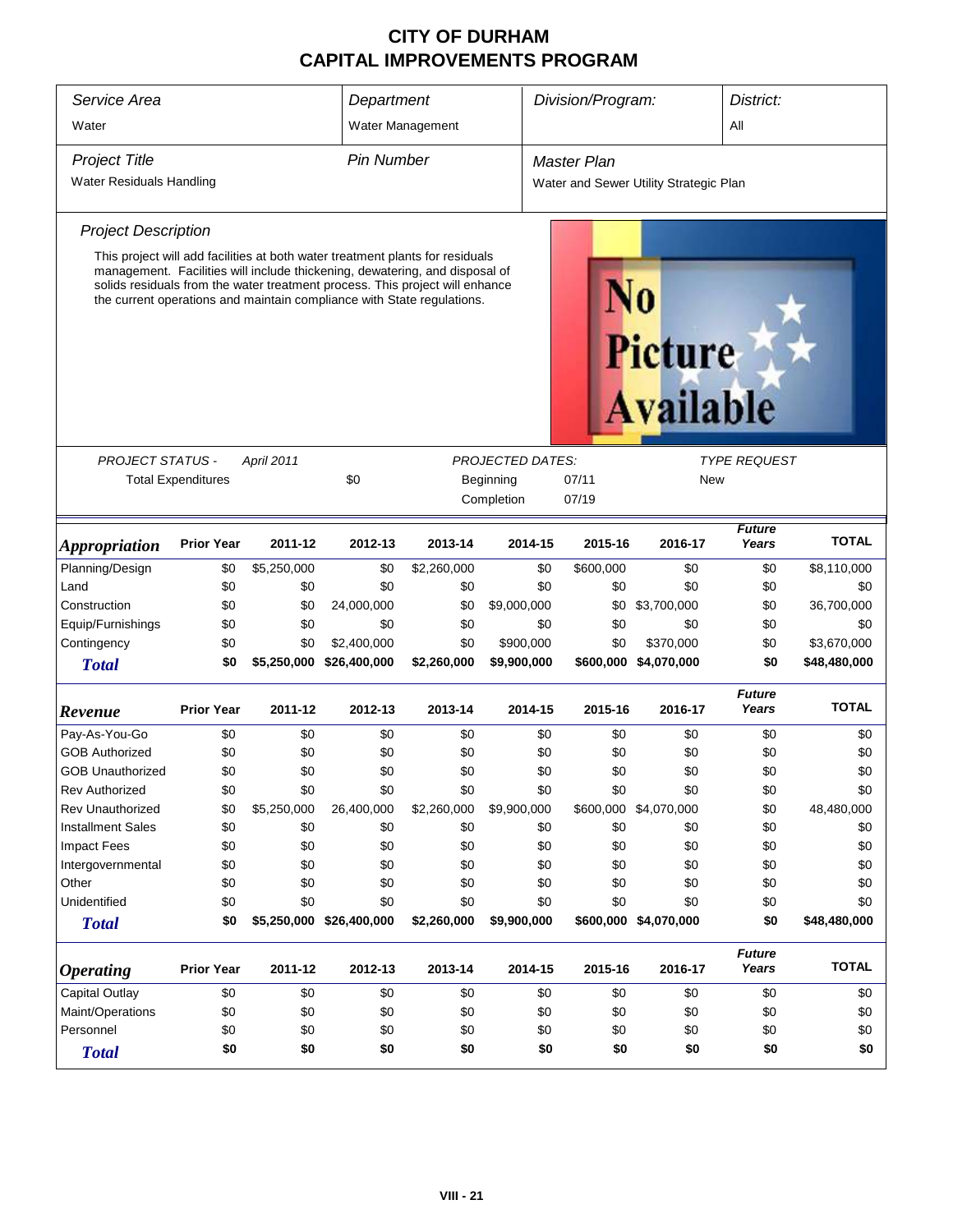| Service Area                                                                            |                                               |                                                                                 |                   | Department |            |                                        | Division/Program: | District:              |              |  |
|-----------------------------------------------------------------------------------------|-----------------------------------------------|---------------------------------------------------------------------------------|-------------------|------------|------------|----------------------------------------|-------------------|------------------------|--------------|--|
| Water                                                                                   |                                               |                                                                                 | Water Management  |            |            | Administration                         |                   | All                    |              |  |
|                                                                                         |                                               |                                                                                 |                   |            |            |                                        |                   |                        |              |  |
| <b>Project Title</b>                                                                    |                                               |                                                                                 | <b>Pin Number</b> |            |            | <b>Master Plan</b>                     |                   |                        |              |  |
| Water-Future Supply/Source Protection                                                   |                                               |                                                                                 |                   |            |            | Water and Sewer Utility Strategic Plan |                   |                        |              |  |
| <b>Project Description</b>                                                              |                                               |                                                                                 |                   |            |            |                                        |                   |                        |              |  |
|                                                                                         |                                               | This project provides funding for the acquisition of lands needed for expansion |                   |            |            |                                        |                   |                        |              |  |
| additional buffer areas.                                                                |                                               | of the City's water supplies and protection of existing lakes by acquiring      |                   |            |            |                                        |                   |                        |              |  |
|                                                                                         |                                               |                                                                                 |                   |            |            |                                        |                   |                        |              |  |
|                                                                                         |                                               |                                                                                 |                   |            |            |                                        |                   |                        |              |  |
|                                                                                         |                                               |                                                                                 |                   |            |            |                                        |                   |                        |              |  |
|                                                                                         |                                               |                                                                                 |                   |            |            |                                        |                   |                        |              |  |
|                                                                                         |                                               |                                                                                 |                   |            |            |                                        |                   |                        |              |  |
| <b>PROJECT STATUS -</b><br>April 2011<br><b>PROJECTED DATES:</b><br><b>TYPE REQUEST</b> |                                               |                                                                                 |                   |            |            |                                        |                   |                        |              |  |
| <b>Total Expenditures</b><br>\$1,286,854<br>07/04<br>Continuation<br>Beginning          |                                               |                                                                                 |                   |            |            |                                        |                   |                        |              |  |
|                                                                                         |                                               |                                                                                 |                   |            | Completion | 07/18                                  |                   |                        |              |  |
| <i><b>Appropriation</b></i>                                                             | <b>Prior Year</b>                             | 2011-12                                                                         | 2012-13           | 2013-14    | 2014-15    | 2015-16                                | 2016-17           | <b>Future</b><br>Years | <b>TOTAL</b> |  |
| Planning/Design                                                                         | \$121,426                                     | \$0                                                                             | \$0               | \$0        | \$0        | \$0                                    | \$0               | \$0                    | \$121,426    |  |
| Land                                                                                    | \$1,706,404                                   | \$500,000                                                                       | \$500,000         | \$500,000  | \$500,000  | \$500,000                              | \$500,000         | \$1,000,000            | \$5,706,404  |  |
| Construction                                                                            | \$797,091                                     | \$0                                                                             | \$0               | \$0        | \$0        | \$0                                    | \$0               | \$0                    | \$797,091    |  |
| Equip/Furnishings                                                                       | \$0                                           | \$0                                                                             | \$0               | \$0        | \$0        | \$0                                    | \$0               | \$0                    | \$0          |  |
| Contingency                                                                             | \$0                                           | \$0                                                                             | \$0               | \$0        | \$0        | \$0                                    | \$0               | \$0                    | \$0          |  |
| <b>Total</b>                                                                            | \$2,624,921                                   | \$500,000                                                                       | \$500,000         | \$500,000  | \$500,000  | \$500,000                              | \$500,000         | \$1,000,000            | \$6,624,921  |  |
| Revenue                                                                                 | <b>Prior Year</b>                             | 2011-12                                                                         | 2012-13           | 2013-14    | 2014-15    | 2015-16                                | 2016-17           | <b>Future</b><br>Years | <b>TOTAL</b> |  |
| Pay-As-You-Go                                                                           | \$66,843                                      | \$0                                                                             | \$0               | \$0        | \$0        | \$0                                    | \$0               | \$0                    | \$66,843     |  |
| <b>GOB Authorized</b>                                                                   | \$0                                           | \$0                                                                             | \$0               | \$0        | \$0        | \$0                                    | \$0               | \$0                    | \$0          |  |
| <b>GOB Unauthorized</b>                                                                 | \$0                                           | \$0                                                                             | \$0               | \$0        | \$0        | \$0                                    | \$0               | \$0                    | \$0          |  |
| <b>Rev Authorized</b>                                                                   | \$0                                           | \$0                                                                             | \$0               | \$0        | \$0        | \$0                                    | \$0               | \$0                    | \$0          |  |
| <b>Rev Unauthorized</b>                                                                 | \$700,000                                     | \$500,000                                                                       | \$500,000         | \$500,000  | \$500,000  | \$500,000                              | \$500,000         | \$1,000,000            | \$4,700,000  |  |
| <b>Installment Sales</b>                                                                | \$0                                           | \$0                                                                             | \$0               | \$0        | \$0        | \$0                                    | \$0               | \$0                    | \$0          |  |
| Impact Fees                                                                             | \$0                                           | \$0                                                                             | \$0               | \$0        | \$0        | \$0                                    | \$0               | \$0                    | \$0          |  |
| Intergovernmental                                                                       | \$1,350,000                                   | \$0                                                                             | \$0               | \$0        | \$0        | \$0                                    | \$0               | \$0                    | \$1,350,000  |  |
| Other                                                                                   | \$508,078                                     | \$0                                                                             | \$0               | \$0        | \$0        | \$0                                    | \$0               | \$0                    | \$508,078    |  |
| Unidentified                                                                            | \$0                                           | \$0                                                                             | \$0               | \$0        | \$0        | \$0                                    | \$0               | \$0                    | \$0          |  |
| <b>Total</b>                                                                            | \$2,624,921                                   | \$500,000                                                                       | \$500,000         | \$500,000  | \$500,000  | \$500,000                              | \$500,000         | \$1,000,000            | \$6,624,921  |  |
| <b>Operating</b>                                                                        | <b>Prior Year</b>                             | 2011-12                                                                         | 2012-13           | 2013-14    | 2014-15    | 2015-16                                | 2016-17           | <b>Future</b><br>Years | <b>TOTAL</b> |  |
| <b>Capital Outlay</b>                                                                   | \$0                                           | \$0                                                                             | \$0               | \$0        | \$0        | \$0                                    | \$0               | \$0                    | \$0          |  |
| Maint/Operations                                                                        | \$0                                           | \$0                                                                             | \$0               | \$0        | \$0        | \$0                                    | \$0               | \$0                    | \$0          |  |
| Personnel                                                                               | \$0                                           | \$0                                                                             | \$0               | \$0        | \$0        | \$0                                    | \$0               | \$0                    | \$0          |  |
| <b>Total</b>                                                                            |                                               |                                                                                 |                   |            |            |                                        | \$0               |                        | \$0          |  |
|                                                                                         | \$0<br>\$0<br>\$0<br>\$0<br>\$0<br>\$0<br>\$0 |                                                                                 |                   |            |            |                                        |                   |                        |              |  |